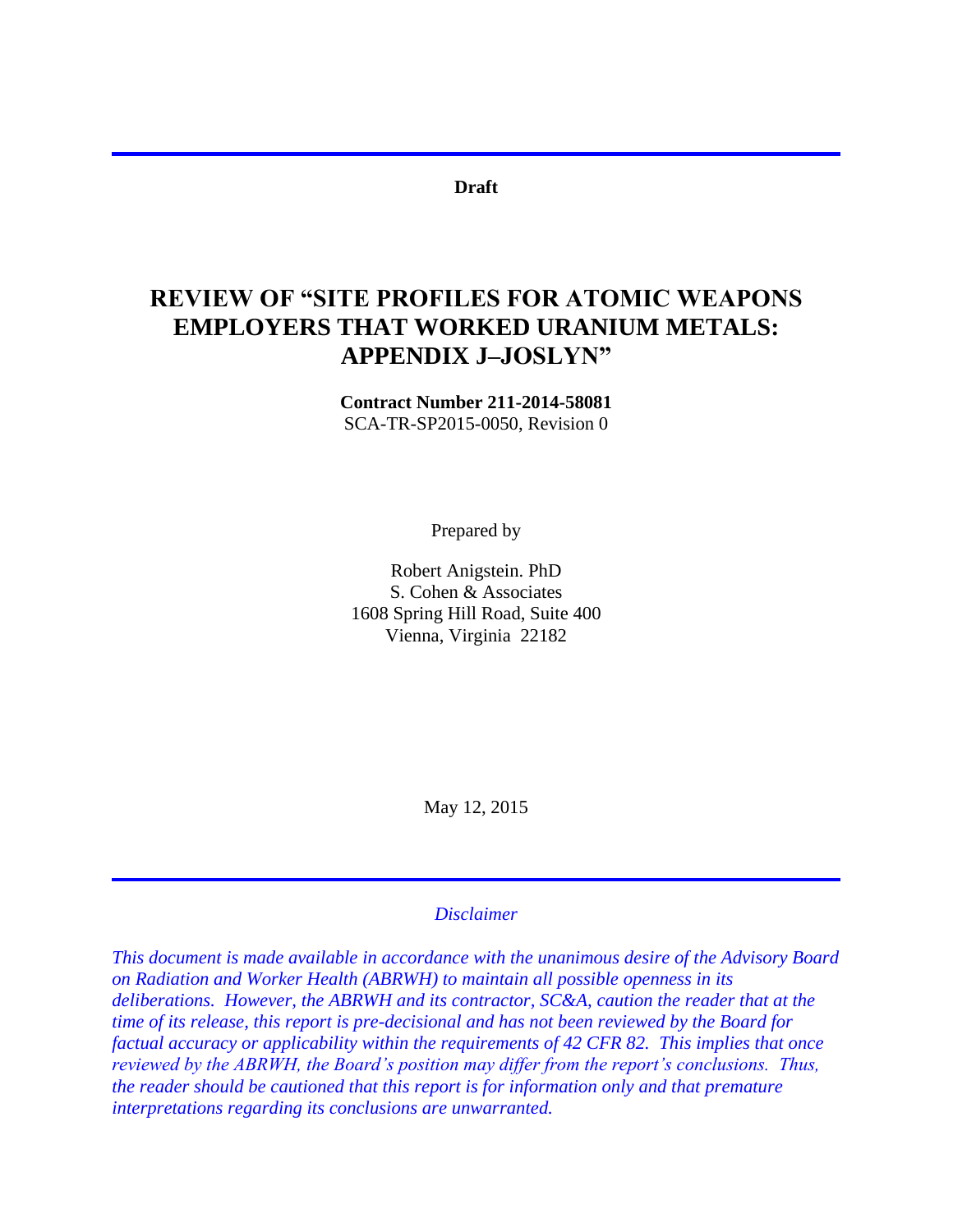| <b>Effective Date:</b> | <b>Revision No.</b> | Document No.       | Page No.     |
|------------------------|---------------------|--------------------|--------------|
| Mav 12. 2015           | Draft               | SCA-TR-SP2015-0050 | Page 2 of 33 |

| S. Cohen & Associates:                                                                                                   | Document Description:                          |
|--------------------------------------------------------------------------------------------------------------------------|------------------------------------------------|
| <b>Technical Support for the Advisory Board on</b>                                                                       | SCA-TR-SP2015-0050                             |
| <b>Radiation &amp; Worker Health Review of</b><br><b>NIOSH Dose Reconstruction Program</b>                               | <b>Effective Date:</b><br>Draft – May 12, 2015 |
| <b>REVIEW OF "SITE PROFILES FOR ATOMIC</b><br><b>WEAPONS EMPLOYERS THAT WORKED</b><br>URANIUM METALS: APPENDIX J-JOSLYN" | Page 2 of 33                                   |
|                                                                                                                          | Supersedes:                                    |
| Task Manager:<br>Date:<br>Robert Anigstein, PhD                                                                          | N/A                                            |
| Project Manager:                                                                                                         | Reviewers:<br>John Mauro, PhD, CHP             |
| Date:<br>John Stiver, MS, CHP                                                                                            | William C. Thurber, MS<br>John Stiver, MS, CHP |

#### **Record of Revisions**

| <b>Revision</b><br><b>Number</b> | <b>Effective</b><br>Date | <b>Description of Revision</b> |
|----------------------------------|--------------------------|--------------------------------|
| $0$ (Draft)                      | 5/12/15                  | Initial issue                  |
|                                  |                          |                                |
|                                  |                          |                                |
|                                  |                          |                                |
|                                  |                          |                                |
|                                  |                          |                                |
|                                  |                          |                                |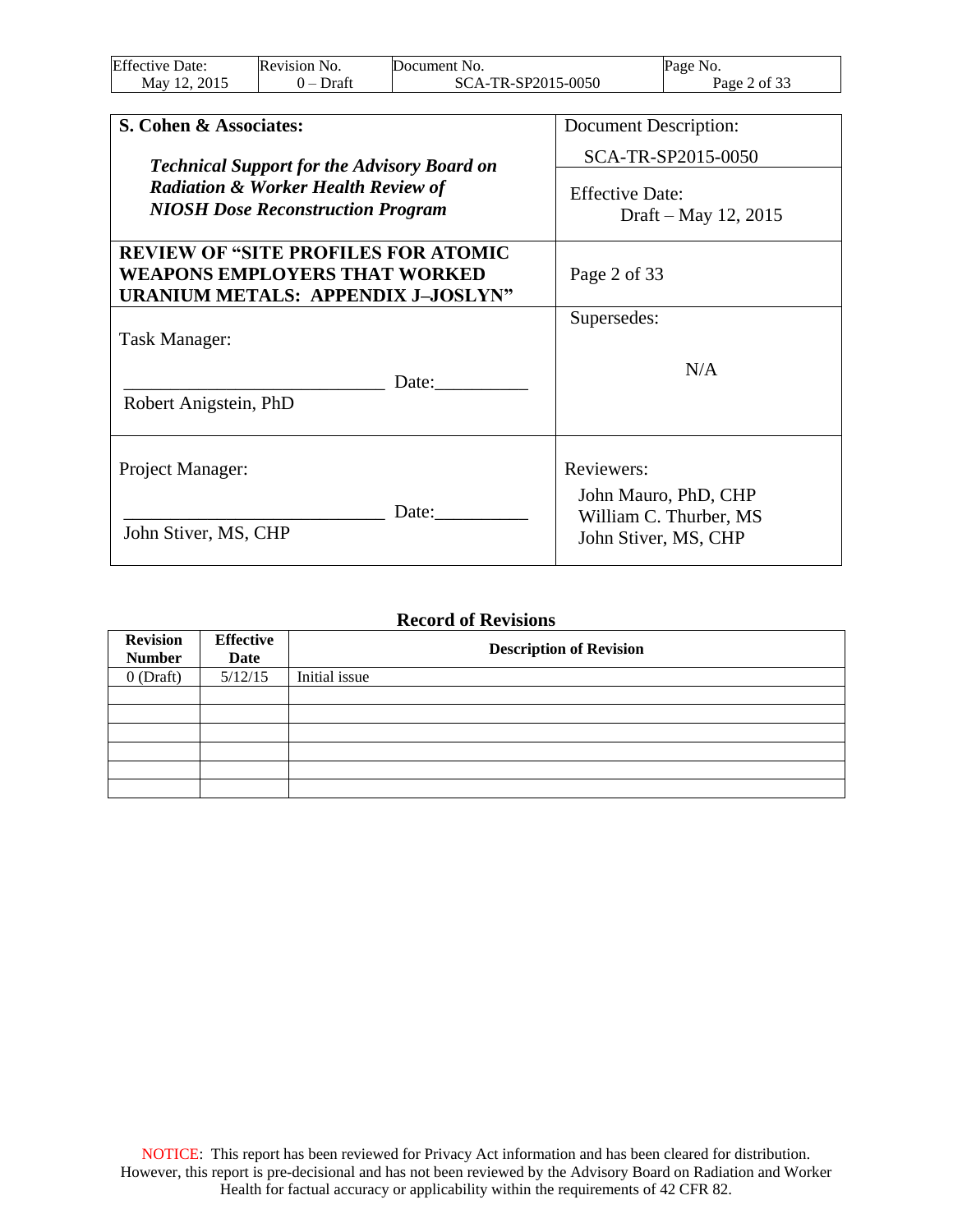| <b>Effective Date:</b> | Revision No. | Document No.       | Page No.     |
|------------------------|--------------|--------------------|--------------|
| May 12, 2015           | Draft        | SCA-TR-SP2015-0050 | Page 3 of 33 |

## **TABLE OF CONTENTS**

| 1.0 |     |       |                                                                   |  |
|-----|-----|-------|-------------------------------------------------------------------|--|
|     | 1.1 |       |                                                                   |  |
|     | 1.2 |       |                                                                   |  |
|     |     | 1.2.1 |                                                                   |  |
|     |     | 1.2.2 | Comparison of SC&A and NIOSH Workday Estimates 16                 |  |
|     | 1.3 |       |                                                                   |  |
|     |     | 1.3.1 | Intakes of Uranium Dust During Rolling and Machining Operations17 |  |
|     |     | 1.3.2 | Intakes of Uranium Dust in Between Rolling and Machining          |  |
|     |     | 1.3.3 |                                                                   |  |
|     | 1.4 |       |                                                                   |  |
|     |     | 1.4.1 | External Exposure to Penetrating Radiation from Uranium20         |  |
|     |     | 1.4.2 | Skin Doses from Electrons Emitted by Uranium Metal 22             |  |
|     |     | 1.4.3 |                                                                   |  |
|     |     | 1.4.4 |                                                                   |  |
| 2.0 |     |       |                                                                   |  |
|     | 2.1 |       |                                                                   |  |
|     | 2.2 |       |                                                                   |  |
|     |     |       |                                                                   |  |

# **LIST OF TABLES**

| Table 1. Agreements Modifying Joslyn's Subcontract with the University of Chicago |  |
|-----------------------------------------------------------------------------------|--|
|                                                                                   |  |
|                                                                                   |  |
| Table 4. Comparison of NIOSH and SC&A Dose Rates from                             |  |
| Table 5. Comparison of NIOSH and SC&A Electron Skin Dose Rates from Uranium       |  |
| Table 6. Comparison of SC&A and NIOSH External Doses from Uranium 24              |  |
| Table 7. Comparison of SC&A and NIOSH Annual External Doses from Thorium26        |  |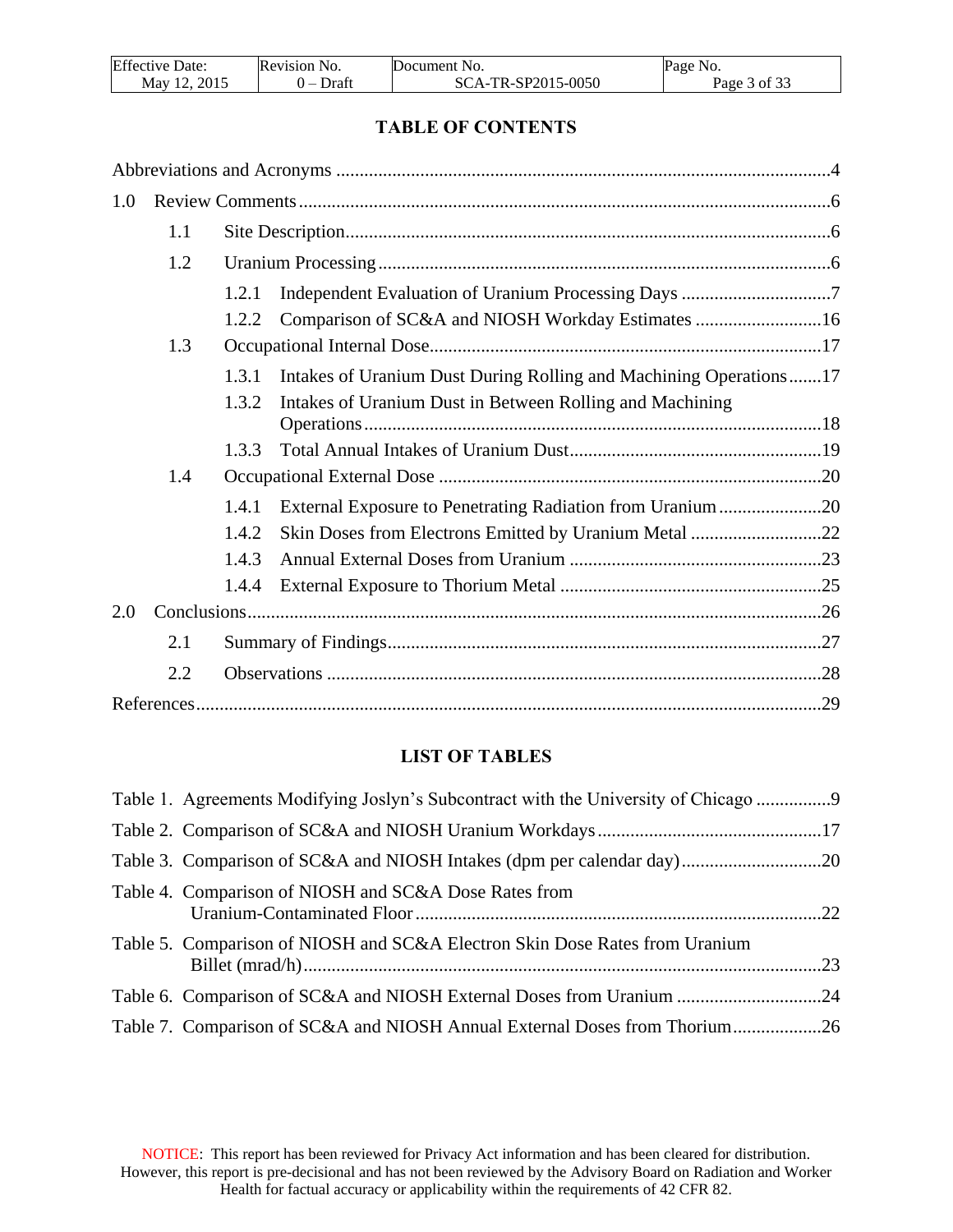| <b>Effective Date:</b> | Revision No. | Document No.       | Page No.     |
|------------------------|--------------|--------------------|--------------|
| 2015<br>Mav 12.        | Draft        | SCA-TR-SP2015-0050 | Page 4 of 33 |

# **ABBREVIATIONS AND ACRONYMS**

<span id="page-3-0"></span>

| <b>Advisory Board</b> | Advisory Board on Radiation and Worker Health         |
|-----------------------|-------------------------------------------------------|
| <b>AEC</b>            | <b>Atomic Energy Commission</b>                       |
| <b>ANL</b>            | <b>Argonne National Laboratory</b>                    |
| AP                    | anteroposterior                                       |
| <b>AWE</b>            | <b>Atomic Weapons Employer</b>                        |
| <b>CLG</b>            | centerless grinding                                   |
| cm                    | centimeter                                            |
| <sub>d</sub>          | day                                                   |
| <b>DCAS</b>           | Division of Compensation Analysis and Support         |
| dpm                   | disintegrations per minute                            |
| DR                    | dose reconstruction                                   |
| <b>DWA</b>            | daily weighted average                                |
| ElectroMet            | (or Eletromet) Electro Metallurgical Company          |
| ft                    | foot                                                  |
| <b>GSI</b>            | <b>General Steel Industries</b>                       |
| $\mathbf h$           | hour                                                  |
| in                    | inch                                                  |
| keV                   | kiloelectronvolt                                      |
| kg                    | kilogram                                              |
| m                     | meter                                                 |
| mm                    | millimeter                                            |
| <b>MED</b>            | <b>Manahattan Engineer District</b>                   |
| MeV                   | million electron volts                                |
| M.I.T.                | Massachusetts Institute of Technology                 |
| mrad                  | millirad                                              |
| mrem                  | millirem                                              |
| <b>NIOSH</b>          | National Institute for Occupational Safety and Health |
| <b>NRC</b>            | National Research Council (Canada)                    |
| <b>OCAS</b>           | Office of Compensation Analysis and Support           |
| pCi                   | picocurie                                             |
| P.O.                  | purchase order                                        |

NOTICE: This report has been reviewed for Privacy Act information and has been cleared for distribution. However, this report is pre-decisional and has not been reviewed by the Advisory Board on Radiation and Worker Health for factual accuracy or applicability within the requirements of 42 CFR 82.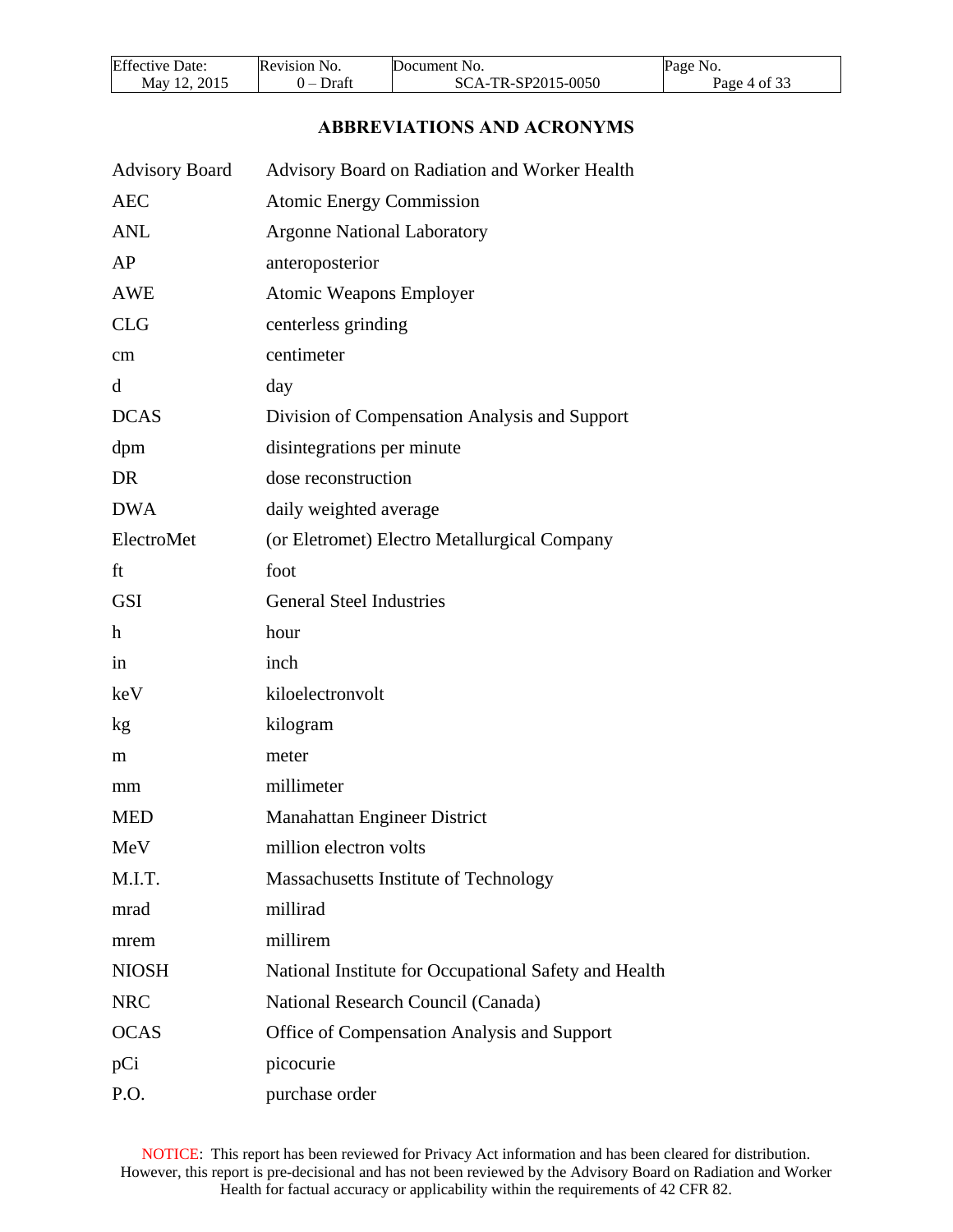| <b>Effective Date:</b> | Revision No.                              | Document No.                         | Page No.     |  |  |  |
|------------------------|-------------------------------------------|--------------------------------------|--------------|--|--|--|
| May 12, 2015           | $0$ – Draft                               | SCA-TR-SP2015-0050                   | Page 5 of 33 |  |  |  |
|                        |                                           |                                      |              |  |  |  |
| SC&A                   |                                           | S. Cohen and Associates (SC&A, Inc.) |              |  |  |  |
| <b>SEC</b>             |                                           | <b>Special Exposure Cohort</b>       |              |  |  |  |
| <b>SRDB</b>            | <b>Site Research Database</b>             |                                      |              |  |  |  |
| <b>TBD</b>             | <b>Technical Basis Document</b>           |                                      |              |  |  |  |
| $U$ of $C$             | University of Chicago                     |                                      |              |  |  |  |
| $U_3O_8$               | uranium oxide                             |                                      |              |  |  |  |
| <b>WAPD</b>            | <b>Westinghouse Atomic Power Division</b> |                                      |              |  |  |  |
| wk                     | week                                      |                                      |              |  |  |  |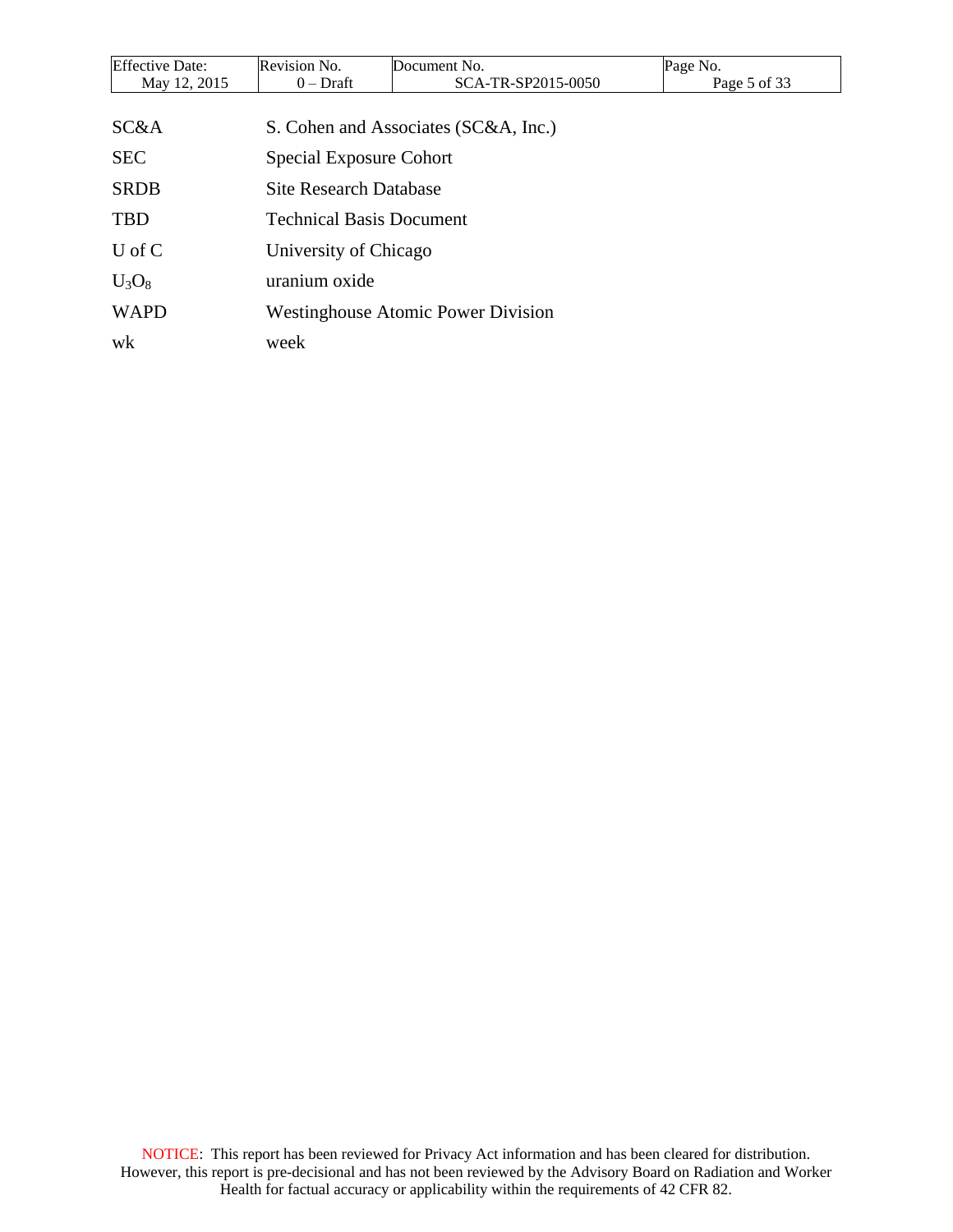| <b>Effective Date:</b> | Revision No.                      | Document No.       | Page No.     |
|------------------------|-----------------------------------|--------------------|--------------|
| 2015<br>May $12$       | Draft<br>$\overline{\phantom{0}}$ | SCA-TR-SP2015-0050 | Page 6 of 33 |

## **Review of "Site Profiles for Atomic Weapons Employers that Worked Uranium Metals: Appendix J–Joslyn"**

On October 7, 2014, David Allen (NIOSH/DCAS) issued Appendix J to TBD-6000 (Allen 2014a). In an e-mail message on March 24, 2015, Ted Katz, Designated Federal Official to the Advisory Board, asked SC&A to review this report. On the following day, Paul Ziemer, Chair of the Work Group on TBD-6000, concurred with this request.

In our review, we confine the discussion to observations and issues in areas in which we and NIOSH are not in agreement. Our comments include issues that affect the dose reconstruction methods prescribed in the appendix, as well as observations on statements in the appendix that, while they do not affect dose reconstructions, fail to accurately describe the site of the Joslyn Manufacturing and Supply Company in Fort Wayne, Indiana, and its operations.

## <span id="page-5-0"></span>**1.0 REVIEW COMMENTS**

This review follows the sequence of topics presented by Allen (2014a). Section and table numbers beginning with the letter "J" are from Allen (2014a).

# <span id="page-5-1"></span>**1.1 Site Description**

In Section J.2, Allen (2014a) refers to "Joslyn Manufacturing and Supply Company, also known as Joslyn Stainless Steel Company, Fort Wayne Steel Corporation, and Slater Steel." This could give the erroneous impression that all four names referred to this facility during the period of covered operations. The company was known as "Joslyn Manufacturing and Supply Co." throughout the covered period. Furthermore, Allen states: "These activities were conducted in support of the Manhattan Engineer District (MED) from March 1, 1943 through December 31, 1952." In fact, the Manhattan District, as it was commonly called, turned over its control of nuclear-related activities to the Atomic Energy Commission (AEC) on December 31, 1946, and was officially abolished on August 15, 1947 ("Manhattan District History . . ." n/d). It would be more appropriate to refer to both MED and AEC in discussing activities that continued after 1946.

# <span id="page-5-2"></span>**1.2 Uranium Processing**

In Section J.2.1, "Site Activities," under the subheading "Uranium Processing," Allen (2014a) describes several uranium processing campaigns at Joslyn during 1943–1944 and 1947–1948. In Section J.2.3, "Production Rate," Allen refers to the detailed listings of uranium rolling and machining days at Joslyn in Tables J.5/6. The number of days during which each operation (or both operations simultaneously) occurred in a given year is summarized in Table J.1. These data are used in Section J.4 to determine the intakes of uranium dust by Joslyn workers, and in Section J.5 to determine doses from external exposures. In the next section of the present review, we perform an independent estimate of the number of days spent on uranium operations during each year of the covered period. Following the detailed discussion of our analysis, we compare our results with the uranium workdays listed by Allen.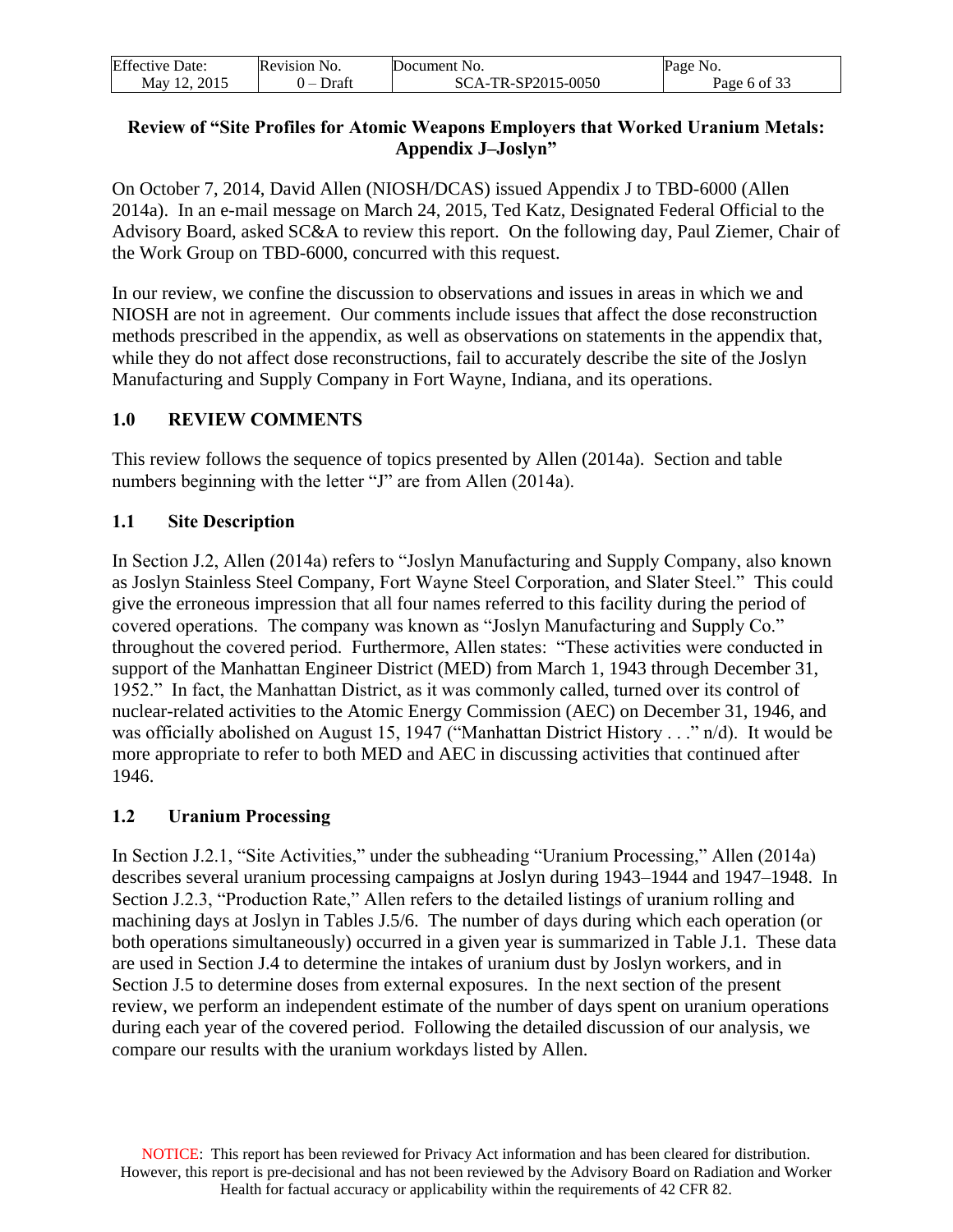| <b>Effective Date:</b> | Revision No. | Document No.       | Page No.      |
|------------------------|--------------|--------------------|---------------|
| 2015<br>Mav 12.        | Draft        | SCA-TR-SP2015-0050 | of 33<br>Page |

## <span id="page-6-0"></span>**1.2.1 Independent Evaluation of Uranium Processing Days**

Table J.5 lists the dates on which uranium billets were rolled into fuel rods at Joslyn during the period of covered operations: 1943–1952. Table J.6 presents a similar listing of uranium machining at Joslyn during this period. Each entry in Tables J.5/6 is accompanied by one or more references to documents in the Division of Compensation Analysis and Support (DCAS) Site Research Data Base (SRDB). In order to perform an independent evaluation of the number of rolling and machining days, we reviewed each of these documents, as well as references listed in the Special Exposure Cohort (SEC) petition evaluation report (Harrison-Maples et al. 2012), which was cited by Allen (2014a), and other references in the SRDB, comprising a total of about 100 documents. We did not confine our review to the specific pages cited in the NIOSH reports, but either visually scanned each document or performed a computer-enabled text search to find all relevant references to Joslyn.

Allen (2014a) separately evaluated the days devoted to rolling uranium billets into fuel rods, and days spent machining such rods, which may have been rolled at another facility. This distinction is needed for the assignment of daily intakes of uranium dust from rolling and machining on the basis of data for these operations listed in TBD-6000 (Allen 2011, Tables 7.8 and 7.9). However, since NIOSH has concluded that it cannot estimate internal doses at Joslyn with sufficient accuracy prior to August 1, 1948, there was no need to separate the rolling and machining operations that occurred prior to that date, nor did we do so in the present review. The total days of uranium handling are used to assign external doses during the entire period of MED/AEC operations, so these days need to be estimated for each year during this period.

In the following discussion, we attempt to determine the maximum likely days of uranium processing during each year. We note that Allen (2014a) based his analysis on a normal workyear comprising 250 workdays. However, Joslyn at times operated up to 20 h/d, 7 d/wk. We took these factors into account in determining the workdays of uranium activities for use in dose reconstruction.

## **1943**

The earliest reference to uranium processing at Joslyn is by Chipman (1943), who cited the rolling on March 13, 1943, of three ingots cast at "M.I.T." (Massachusetts Institute of Technology). The next reference is a memo by Chipman and Greninger (1943) who described the rolling of six billets on June 29, 1943. Both Chipman and Greninger were on the staff of the University of Chicago (U of C) Metallurgical Laboratory, which later became the Metallurgy Division of Argonne National Laboratory (ANL). DeBlois (1946, Part 2) stated that Joslyn used 32.3 tons of uranium to produce 23.5 tons of rods, the work being completed on June 25, 1943. Since ingots or billets (the terms appear to be used interchangeably) typically weighed 100– 200 lb each, there was clearly more production than can be inferred from Chipman's memo. Later documents indicate that Joslyn could roll 3–10 tons of uranium per day. Since this was one of the first uranium rolling campaigns, we assume that the productivity was at the low end of the scale due to lack of experience. We therefore assume that Joslyn spent 11 days rolling the 32.3 tons of uranium cited in DeBlois' memo prior to June 25, plus 1 day on June 29.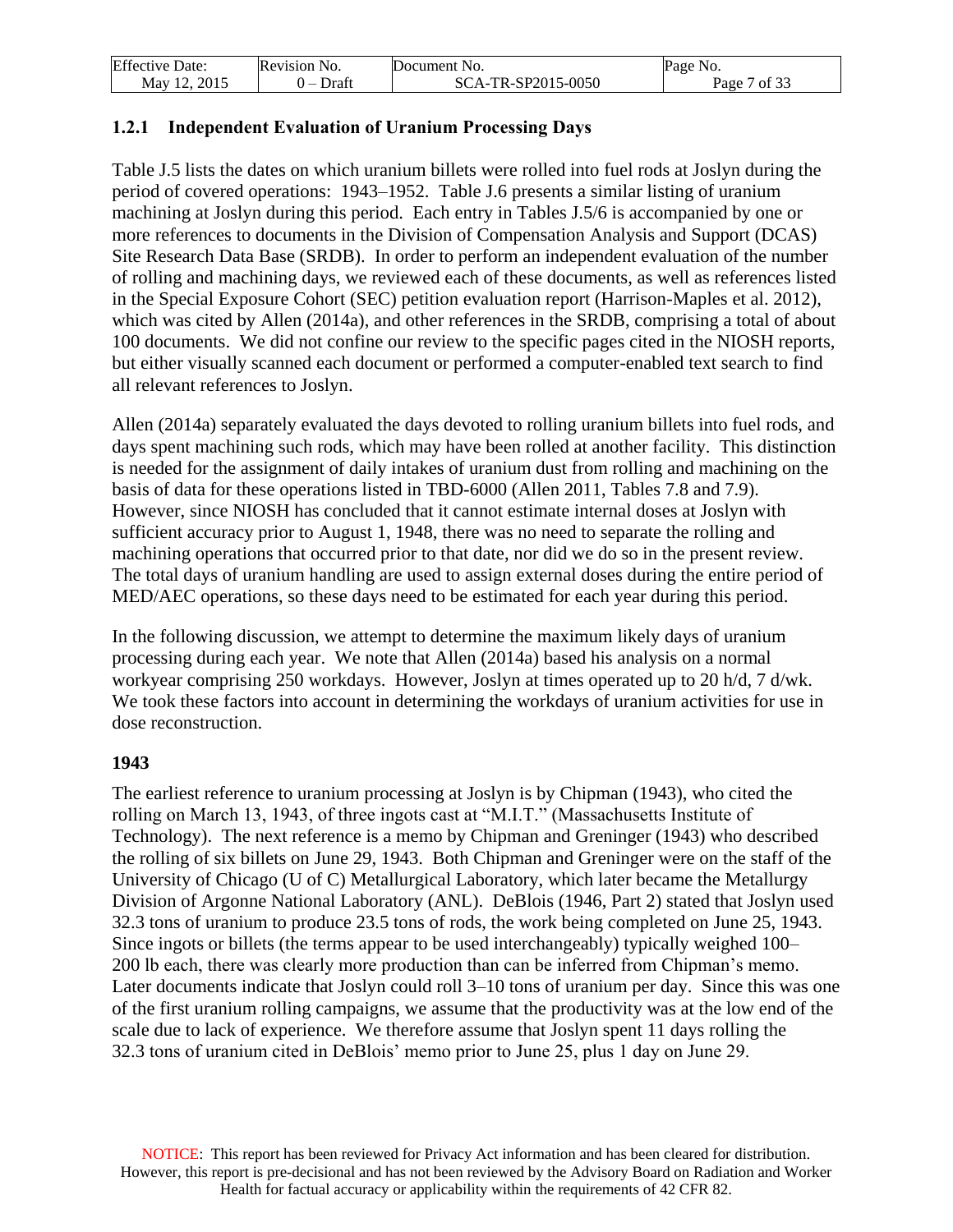| <b>Effective Date:</b> | Revision No. | Document No.       | Page No.     |
|------------------------|--------------|--------------------|--------------|
| 2015<br>May 12         | Draft        | SCA-TR-SP2015-0050 | Page 8 of 33 |

On August 15, 1943, U of C issued a subcontract (Service Contract No. 7401-37-9) to Joslyn to perform a variety of tasks connected with the production of uranium fuel rods. The initial contract, issued on August 15, 1943, with a termination date of December 31, 1943, was:

to perform centerless grinding operations on rods and tubes to be furnished by the Contractor, together with those operations that may be preliminary and supplementary thereto, such as straightening, centerless turning, pickling, etc., at the rate of twelve dollars (\$12.00) per hour which rate is all inclusive of facilities, supplies, labor and supervision supplied by the Subcontractor. (University of Chicago 1943)

This initial contract did not cite a total price, nor are there any invoices or other documentation that would allow us to estimate the total amount of work actually performed during this period. We are limited to individual reports and memos that pertain to work during this time. The first of these is a report by Greninger and Van Echo (1943a), dated September 1, 1943, which described centerless grinding (CLG) of extruded uranium rods at Joslyn, but did not specify the dates, duration, or quantity. The operations were said to be described in three tables, but we could not identify these in the SRDB. Since the operation most likely took place between the issuance of the contract on August 15 and the date of the memo, the duration could have been between 1 and 17 days. The next reference is a September 7, 1943, report by the same authors (Greninger and Van Echo 1943b), which described the CLG of 14 extruded uranium rods. Because time-saving procedures were used, the rods were ground in 8 hours. This suggests that the previous grinding campaign could have taken longer. We thus make the claimant-favorable assumption that the first grinding took 2 days, the experience gained allowing Joslyn to perform the second operation more quickly. The next period of activity was November 29–December 15, a span of 17 days, comprising 16 days of CLG that ended at 11 PM on December 14, and preparation for shipping on December 15 (Simmons 1944a). We note that our analysis assumes that a single worker worked continuously for 17 days. Although he would have been entitled to overtime pay, we are not aware of any regulations that would have prohibited such work, nor is it implausible for a person to work such an extended schedule for a limited time.

The uranium workdays in 1943 are summarized as follows:

We thus conclude that there were 32 days of documented or inferred uranium handling at Joslyn during 1943. Since the covered period began on March 1, there were 44 weeks during the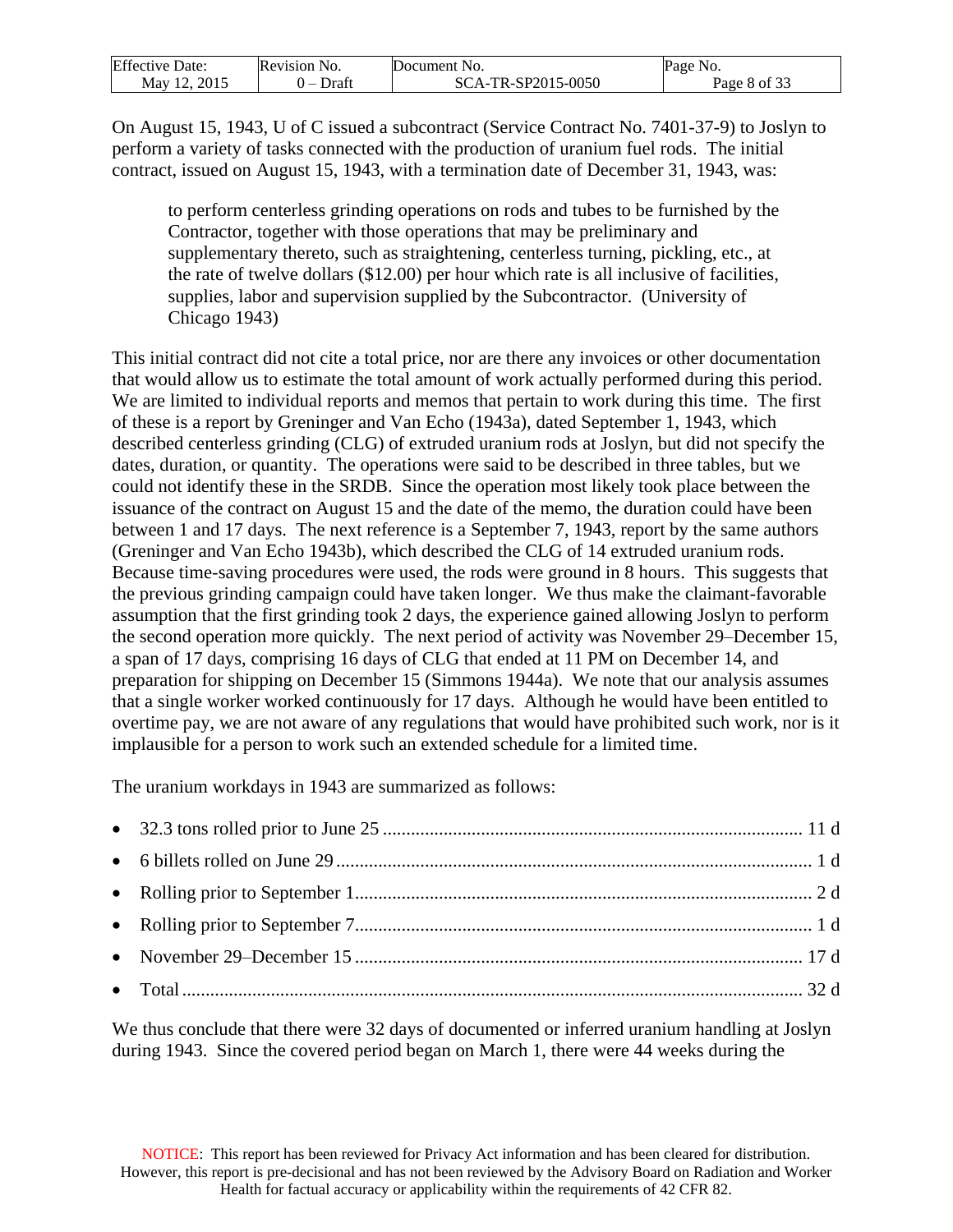| <b>Effective Date:</b> | Revision No. | Document No.       | Page No.     |
|------------------------|--------------|--------------------|--------------|
| May 12, 2015           | Draft        | SCA-TR-SP2015-0050 | Page 9 of 33 |

remainder of the year. Assuming 2 weeks of vacation leaves 210 workdays.<sup>1</sup> Since the 17-day span included two weekends, we expanded the total number of workdays in 1943 to 214.

#### **1944**

 $\overline{a}$ 

There were five subsequent agreements following the initial U of C contract. Agreement 1 was "to continue to perform centerless grinding operations on rods and tubes to be furnished by the Contractor, plus preliminary and supplementary operations thereto." Each of the subsequent agreements specified: Work (No Change). Each agreement listed a cumulative cost ceiling for the current and all prior agreements; however, no mention was made of expenditures during the initial contract. Given the rate of \$12/h, we estimated the maximum hours worked at Joslyn during each contract period, based on the cost ceiling for that period. We then estimated the number of workdays based on the assumed length of the workday for the given time period, which we obtained from the Excel file *Joslyn Example DR Rolling and Machining Workdays Calcs 2014-04-15.xlsx*, which is on the DCAS restricted website, and which was used to calculate doses reported by Allen (2014a). Prior to 1951, the workday was assumed to be 9.6 h long. These five agreements and the estimated maximum number of uranium machining days in each period are summarized in Table 1.

| Agreement     |        | Dates    | Cost Limit   |                       |
|---------------|--------|----------|--------------|-----------------------|
| No.           | From   | То       | (cumulative) | Workdays <sup>a</sup> |
|               | 1/1/44 | 6/30/44  | \$5,000      | 87                    |
| $\mathcal{P}$ | 1/1/44 | 6/30/44  | \$10,000     |                       |
| 3             | 7/1/44 | 12/31/44 | \$20,000     | 87                    |
| 4             | 1/1/45 | 6/30/45  | \$30,000     | 87                    |
| 5             | 7/1/45 | 6/30/46  | \$35,000     | 43                    |

<span id="page-8-0"></span>

|  |  | Table 1. Agreements Modifying Joslyn's Subcontract with the University of Chicago |  |
|--|--|-----------------------------------------------------------------------------------|--|
|  |  |                                                                                   |  |

<sup>a</sup> Estimated on the basis of \$12/h, 9.6 h/d.

As shown in the table, Agreements 1 and 2 both spanned the first 6 months of 1944; Agreement 2 increased the allowed cost specified in Agreement 1. The other three agreements extended both the period of performance and the cost. The last column shows the estimated uranium machining days during the period covered by each agreement. These are the maximum machining days during the respective periods, exclusive of any machining that might have been performed at the request of other organizations not covered by the U of C contract.

"Subcontract Monthly . . ." (1945) refers to a subcontract to Joslyn for "rolling mills" that was "cancelled in favor of P.O. [purchase order]." This confirms that the contract discussed above was only for CLG and other machining on rods that had been produced elsewhere, most likely by extrusion, and did not cover the rolling of billets into rods. Such activity was therefore in

<sup>&</sup>lt;sup>1</sup> Our analysis follows the self-consistent methodology of TBD-6000 as well as the NIOSH methodology of estimating radiation exposures of Joslyn. In the NIOSH scheme, the workweek is assumed to comprise 5 workdays, with the length of the workday adjusted to account for the total hours in the workweek.

NOTICE: This report has been reviewed for Privacy Act information and has been cleared for distribution. However, this report is pre-decisional and has not been reviewed by the Advisory Board on Radiation and Worker Health for factual accuracy or applicability within the requirements of 42 CFR 82.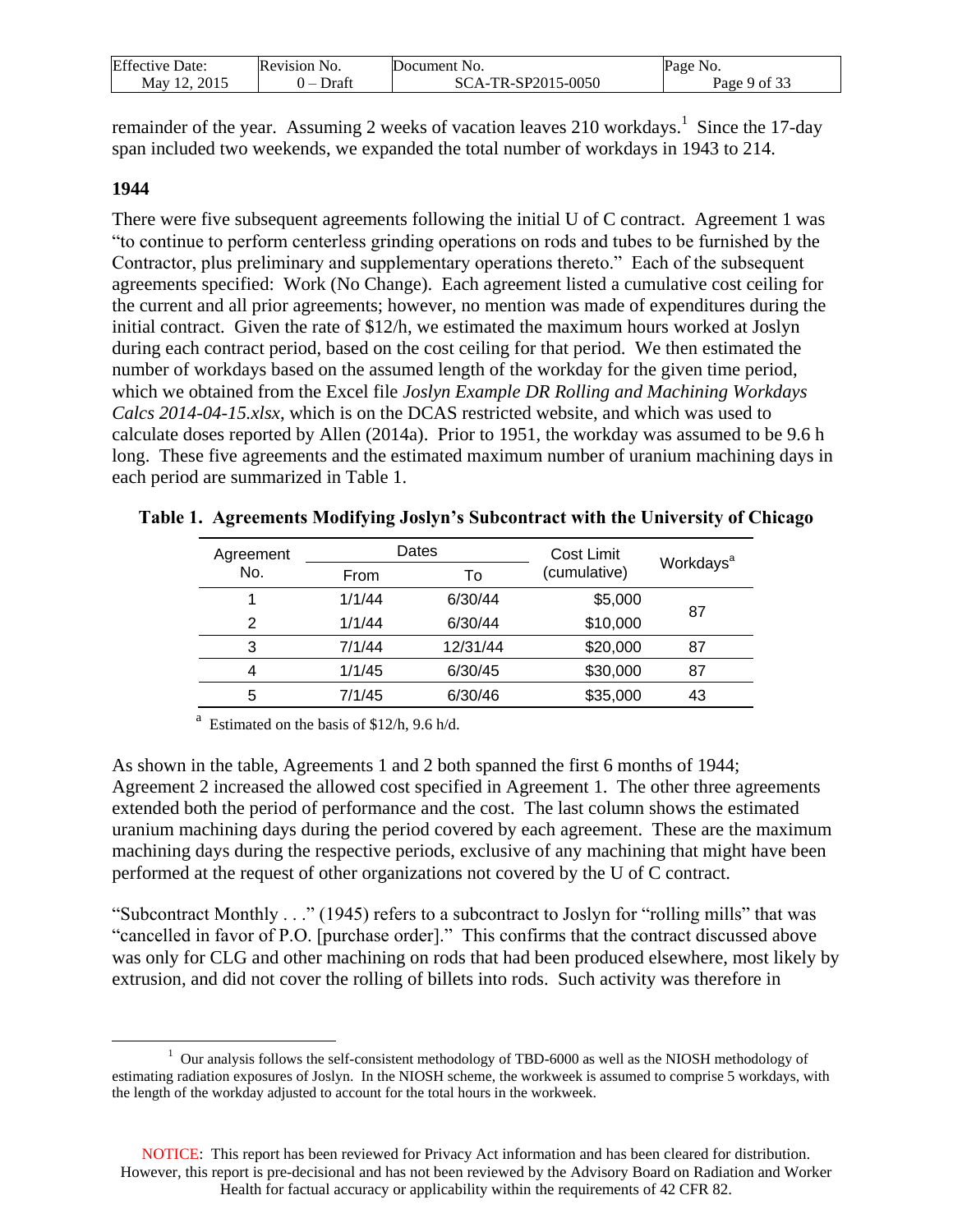| <b>Effective Date:</b> | Revision No. | Document No.       | Page No.        |
|------------------------|--------------|--------------------|-----------------|
| Mav 12. 2015           | Draft        | SCA-TR-SP2015-0050 | Page $10$ of 33 |

addition to the machining under the contract. Further confirmation is furnished by Greninger (1945):

The type of work carried out by Joslyn for us has involved the hot rolling of uranium and uranium alloy billets from about  $4\frac{1}{2}$ " diameter billets to about  $1\frac{1}{2}$ " diameter rod (they also carry out miscellaneous straightening, grinding, etc, for us under a Service and Supply Subcontract).

Greninger (1945) further stated that Joslyn provided a cost estimate for each rolling job, confirming that this work was outside the machining contract. One day of rolling—on May 4, 1944—was ordered by Greninger (1944).

As stated previously, the workdays listed in Table [1](Bookmark1#Generated) are maxima: this estimate assumes that the full value of the contract was realized by Joslyn during the period covered by each agreement, and that each day's work was performed during a single shift. Given that Agreement 2, dated April 17, 1944, provided an additional \$5,000 for the period January 1–June 30, 1944, it is reasonable to conclude that the workload was such that the original allocation of \$5,000 for this period was likely to be exceeded. Although we cannot rule out the possibility that each day's work was performed during more than one shift, we note that the work—a maximum of 87 workdays in a 6-month period—could have been easily accomplished by using single shifts.

"Subcontracts—Chicago Area . . ." (1946), dated May 31, 1946, stated that Joslyn held a service contract issued August 15, 1943, with a termination date of June 30, 1946; the estimated cost was \$35,000. These terms are consistent with the terms of Service Contract No. 7401-37-9 and its subsequent agreements, discussed previously. However, the "Subcontract" document lists an amount of \$13,388 under "payments made by contractor" and the same amount under "reimbursed." Since the subcontracts status report was prepared one month before the termination of the Joslyn subcontract, it is difficult to determine how much work Joslyn actually performed under the U of C contract—it is possible that some work had not yet been invoiced and paid for, or more work was done during the final month of the contract, in which case such work would not have been included in the amount of the payment.

At a minimum, Joslyn performed machining for U of C during the term of the contract for which it was paid \$13,388. Given the rate of \$12/h, we can infer that the work took  $\approx$ 1,116 h, or  $\approx$ 116 d. Given the \$20,000 ceiling under the U of C subcontract during 1944, we assume, for the purpose of the present analysis, that all of this work was performed during that year.

We also note specific documentation for rolling and machining that was performed by Joslyn during 1944. Simmons (1944a) reported CLG was performed between January 3 and 14. Fuqua (1944) reported rollings on May 8–9. Simmons (1944b) reported rolling and grinding on June 1–5. Some of these were done on behalf of duPont (see below), the rest for U of C. Simmons (1944c) reported rolling on June 19–20.

Joslyn had a contract with duPont, the wartime manager of the Hanford site, to roll uranium fuel rods for Hanford. According to duPont (1945), Joslyn rolled uranium rods under this contract on May 9–11, June 2, and June 22–24. King (1945) reported rollings performed on December 11– 12 and December 20–28 under the duPont contract.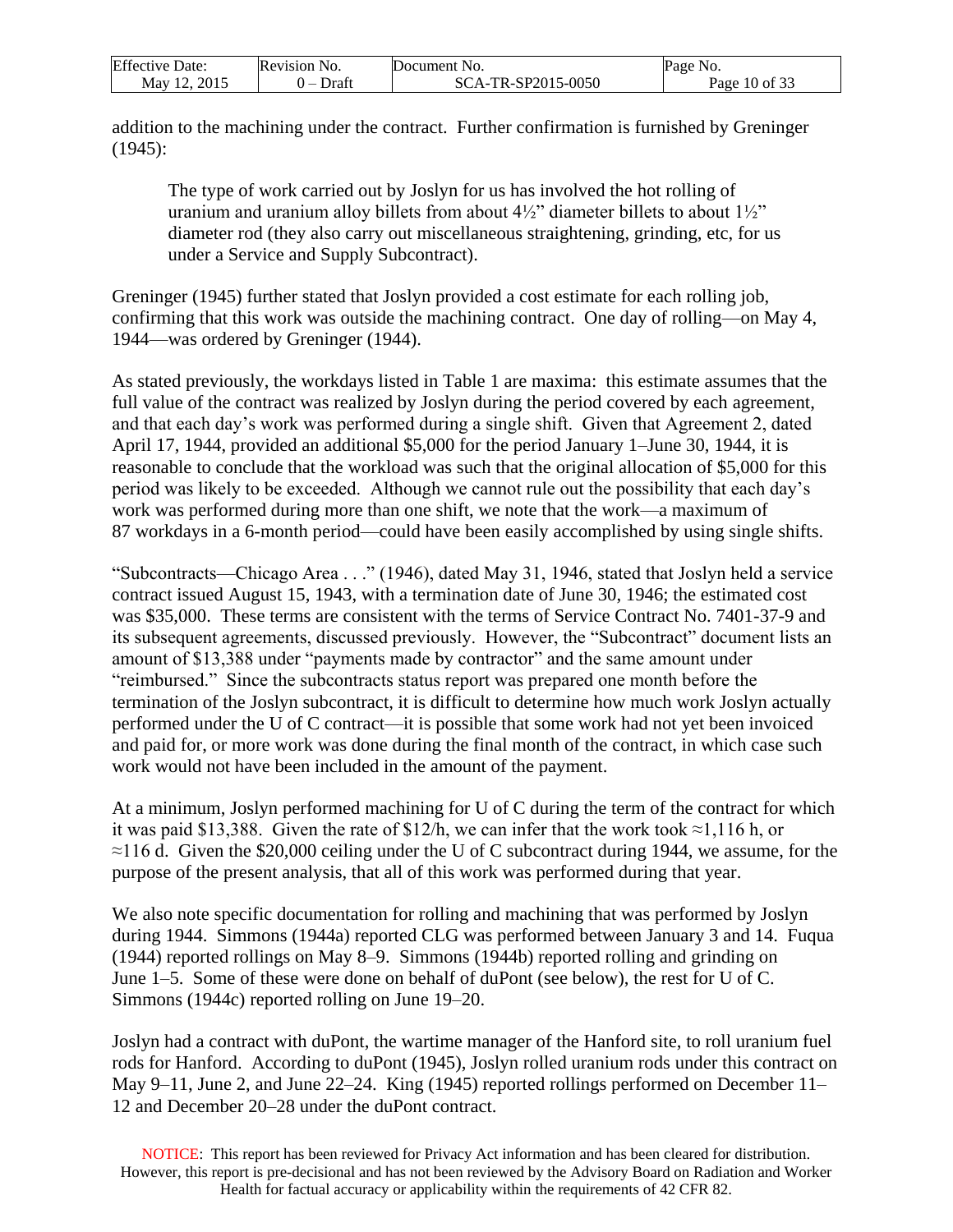| <b>Effective Date:</b> | Revision No.                      | Document No.       | Page No.      |
|------------------------|-----------------------------------|--------------------|---------------|
| Mav 12. 2015           | Draft<br>$\overline{\phantom{0}}$ | SCA-TR-SP2015-0050 | Page 11 of 33 |

According to duPont (1945),

 $\overline{a}$ 

Several experimental and small-scale production rolling runs had been made during 1943 and 1944, initially under Metallurgical Laboratory [U of C] orders and supervision, but later (May - September 1944) arranged and followed by Construction and TNX. Most of these rolling trials were made at Joslyn Mfg. & Supply Co.

Harrel (1944) cited a separate U of C subcontract with Joslyn, effective October 2, 1944. He cited total charges of \$11,801.83 up to the date of his letter—December 4, 1944.<sup>2</sup> Since Joslyn most likely invoiced U of C on a monthly basis, these are probably the charges through November 30. The type of work performed was not cited. Since Joslyn is referred to as the seller, presumably U of C was purchasing rolled or finished rods. Assuming that Joslyn incurred similar operating costs for rolling as for CLG, we can estimate the workdays by assuming a cost of \$12/h, which results in 983 h. Given the 60 d period during which this work was performed, Joslyn is assumed to have worked ≈16 h/d, or two shifts/day, 7 d/wk, which is consistent with their schedule during other periods of uranium metal production. It is unlikely that any one worker would have worked continuously during this period. However, based on interviews with workers at another steel plant (General Steel Industries [GSI]), working 65 h/wk during periods of high production was not unusual (Allen 2014b). Since the period in question spanned 9 weeks, we will assign 61 days for this period (9 weeks  $\times$  65 h/wk ÷ 9.6 h/d  $\approx$  61 d).

The specifically documented uranium workdays in 1944, excluding machining performed under the U of C subcontract, are summarized as follows:

Simmons (1944a) reported CLG and other machining being performed from 1 PM, January 3, to 3 PM, January 8, 16 h/d, with a 6 h lapse, and again from 8 AM January 11 until midnight, January 13, 20 h/d, which constitutes a total of 132 h during 9 calendar days. Given a maximum of 1,116 h under the U of C machining subcontract, this leaves a balance of 984 h. Assuming 9.6 h/d, this constitutes an additional 103 d. We thus estimate a maximum of  $103 + 11 + 87 = 201$  d of uranium exposure during 1944. Since December 20–28 spanned a weekend, we increase the total workdays during this year to 252.

<sup>&</sup>lt;sup>2</sup> It is likely that this was the subcontract that was cancelled prior to July 30, 1945 ("Subcontract Monthly ..." 1945).

NOTICE: This report has been reviewed for Privacy Act information and has been cleared for distribution. However, this report is pre-decisional and has not been reviewed by the Advisory Board on Radiation and Worker Health for factual accuracy or applicability within the requirements of 42 CFR 82.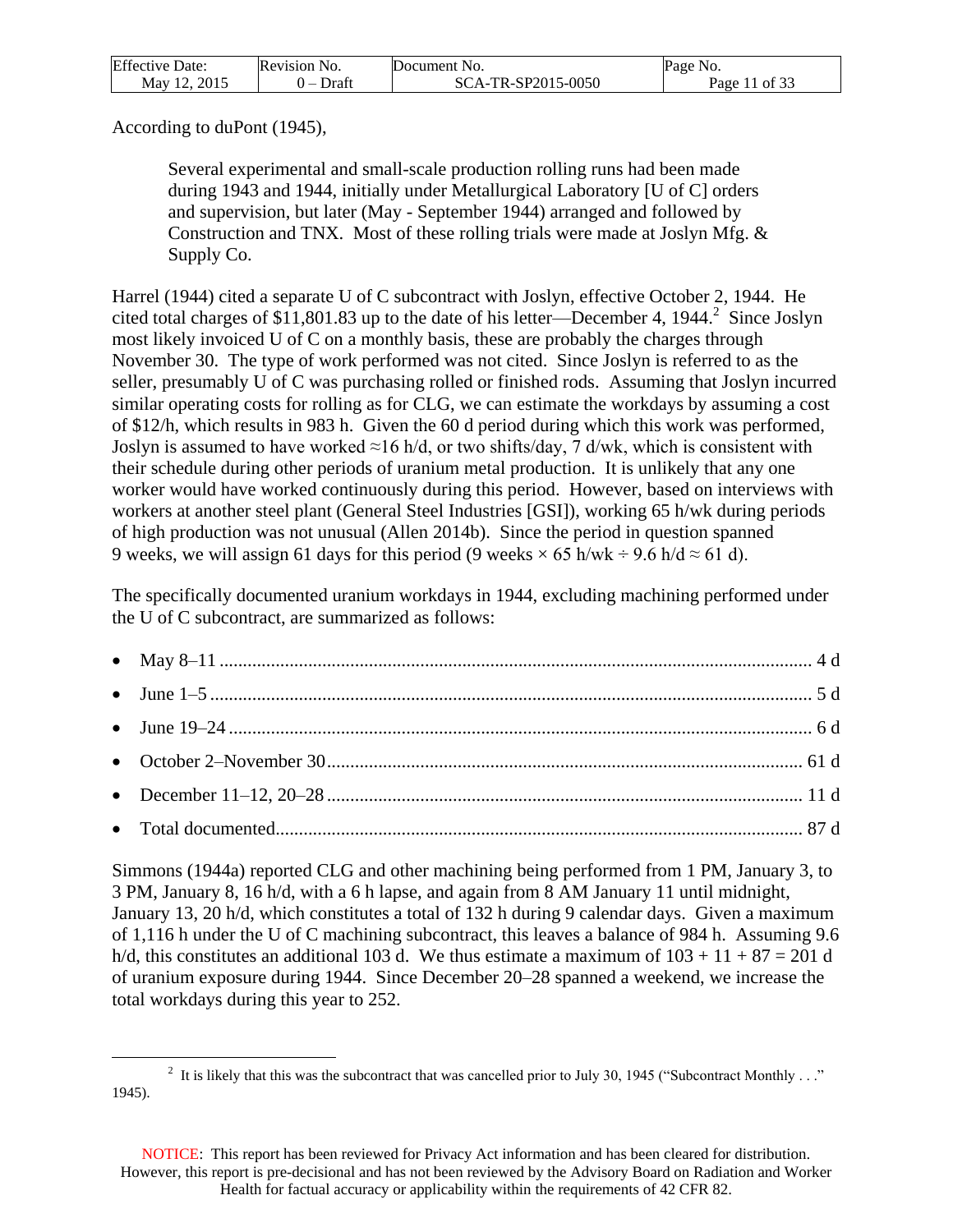| <b>Effective Date:</b> | Revision No. | Document No.       | Page No.      |
|------------------------|--------------|--------------------|---------------|
| May 12, 2015           | Draft        | SCA-TR-SP2015-0050 | Page 12 of 33 |

## **1945**

Koenig (1945) reported that an order for 12 tons of rolled rods had been received from the District Office, and that "the possibility of having this work performed at . . . [Joslyn] is now being investigated." Presumably, the order was awarded to Joslyn, since Belmore (1945a) reported that 25 out of a special order of 220 threaded rods were expected to be shipped by Joslyn during the week ending March 5 (which fell on a Monday), while Bassett and Belmore (1945b) reported that this order was completed on May 16. Monthly updates on the production of these rods provided by Belmore (1945b) and by Bassett and Belmore (1945a) indicated incremental progress each month. Assuming that the production of the remaining 195 rods began on March 1, the elapsed time would have been 11 weeks. Given the slow rate of production, we assume the work was performed only on weekdays, which results in a total of 55 workdays during this period. Based on this rate of production, the entire order of 220 rods could have taken 62 workdays. No explanation is given for the relatively slow rate of production compared to later orders for similar items.

According to a report from the NRX Reactor at Chalk River, Ontario, Joslyn supplied 222 rods to this Canadian reactor in 1945 (Garrow 1961, Table 1). There is no specific mention of the production of these rods in any other document that we examined in the SRDB. Based on the preceding rolling experience, it is possible that the Canadian order took  $\approx 63$  d to complete. However, it is also possible that, despite the slight discrepancy in the number of rods, the two orders are one and the same. We note that in both cases, the diameter of the rods is specified to be 1.360 in. Alternatively, given the slow rate of production of the first order, both orders might have been filled simultaneously. We thus estimate a total of 63 d of uranium exposure in 1945.

## **1946**

 $\overline{a}$ 

An internal ANL memo dated July 18, 1946, requested that Joslyn be awarded another MED contract (Schumar 1946a). However, we have found no record of such a contract in the SRDB. Consequently, we have to estimate the uranium workdays during 1946 on the basis of records of uranium metal shipments to and from Joslyn.

Belmore (1946) reported that 50.9 tons of uranium billets were shipped to Joslyn during August 1946. Beeler (1947) referred to the production of 15 tons of rods by Joslyn for Great Britain. These rods were made from billets produced at "Electromet" (the Electro Metallurgical Company, also known as ElectroMet) during the final 6 weeks of operation before the plant went on standby on September 1, 1946.<sup>3</sup> According to Schumar (1946b), the billets for producing these rods arrived at Joslyn on August 13; the production of the rods was scheduled to begin September 3. It is likely, but not certain, that the billets cited by Belmore are the same ones referred to by Beeler and by Schumar. Since the Beeler memo, which dealt primarily with shipments of uranium oxide during 1946, is dated January 14, 1947, the rods were almost certainly produced in 1946. Other documented shipments from Joslyn during the latter part of that year comprise 4,407 lb (shipping weight) of rods shipped to Hanford in October (Hanford 1946) and 11 tons of rods shipped to Hanford during November ("Monthly Report . . ." 1946), for a total production of 28.2 tons. We previously estimated that the production of 12 tons of

NOTICE: This report has been reviewed for Privacy Act information and has been cleared for distribution. However, this report is pre-decisional and has not been reviewed by the Advisory Board on Radiation and Worker Health for factual accuracy or applicability within the requirements of 42 CFR 82.

 $3$  Date of standby period is from Glover (2012).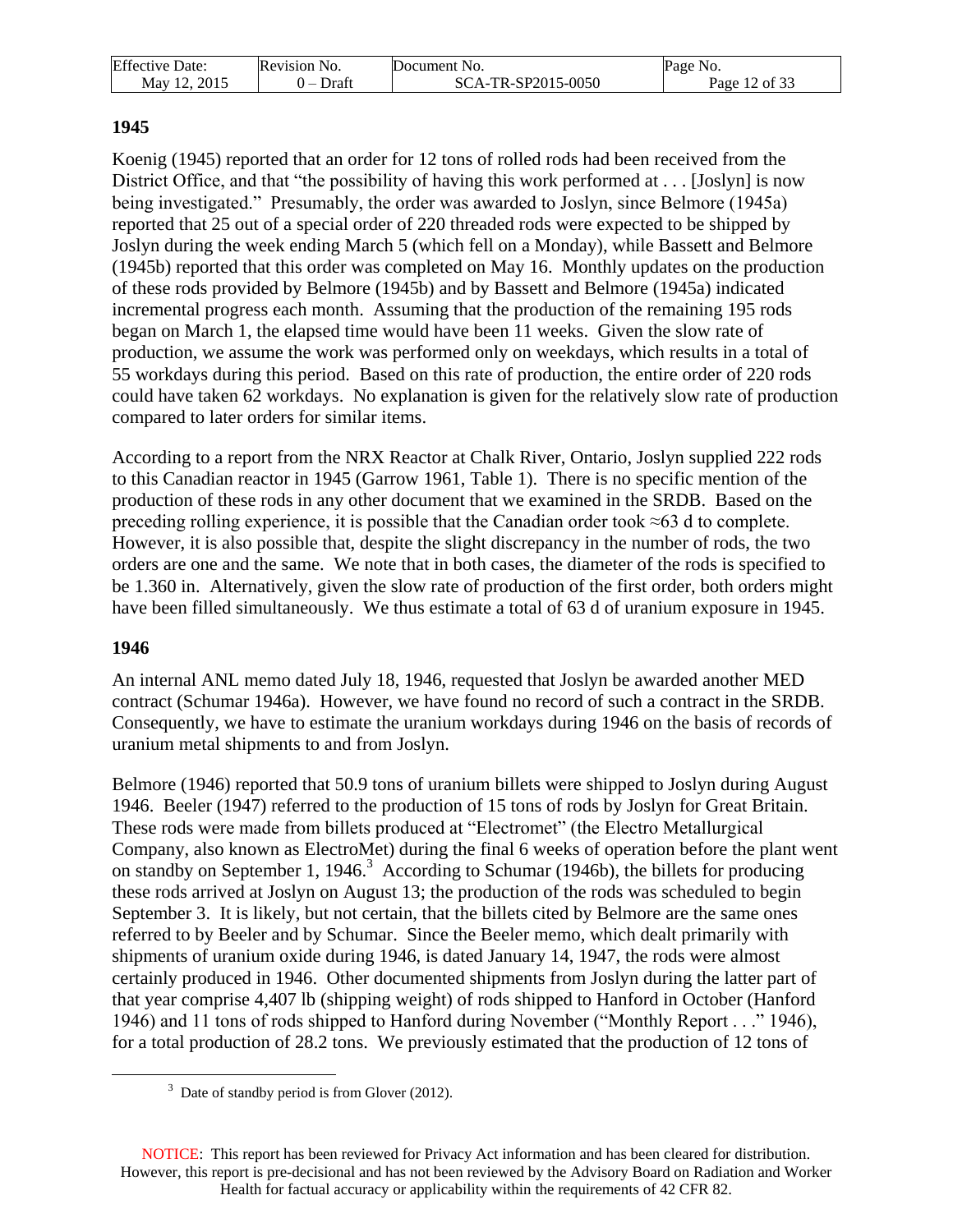| <b>Effective Date:</b> | Revision No.             | Document No.       | Page No. |
|------------------------|--------------------------|--------------------|----------|
| 2015                   | Draft                    | SCA-TR-SP2015-0050 | of $33$  |
| Mav 1                  | $\overline{\phantom{0}}$ |                    | Page     |

rods required 62 d. Based on this rate, Joslyn would have required ≈146 workdays to produce 28.2 tons of rods in 1946.

We do not know exactly when Joslyn started to produce rods for Hanford, nor when the production of rods for Great Britain ended. We make the claimant-favorable assumption that production started on September 3 and that the final rods for Great Britain were shipped on December 31, a span of 17 weeks plus 1 weekday. Assuming a worker worked 5 d/wk, there would thus have been 86 uranium workdays during 1946, rather than the 204 days estimated above.

In order to account for the 50.9 tons of billets received in August, we note that Beeler (1947, Appendix B) stated that in producing 1,000 lb of rods, Joslyn also produced 500 lb of uranium metal scrap and 500 lb of oxide. If we assume the oxide to be  $U_3O_8$ , 500 lb would have contained 424 lb of uranium. Therefore, producing 28.2 tons of rods would have created  $\approx$ 26 tons of uranium waste. The total mass of uranium in the rods and the waste would more than account for the mass of the billets. Since Beeler aimed to set a price on the rods, his estimate of waste may have been overly conservative.

We note that Garrow (1961, Table 1) listed 166 rods at the NRX Reactor that were rolled by Joslyn in 1946. We assume that these are the same as the 15 tons of rods produced for Great Britain reported by Beeler (1947), inasmuch as Schumar (1946b) referred to the contemporaneous "fabrication of special uranium rods for the British and Canadian Governments."

## **1947**

Smith (1947) reported that 10 tons of uranium billets were received by Joslyn on July 28, 1947. The billets were stored until August 4, when they were weighed; they were rolled into rods on August 5–6. There is no mention of machining the rods after they were rolled, which explains the fast production rate. Cleanup was completed on August 7 and shipment was scheduled for August 8.

Based on this account, we estimate that the uranium was handled during 6 days: July 28, when the billets were received at Joslyn; August 4 when they were weighed; August 5–6 when they were rolled into rods; August 7 when cleanup took place; and August 8, when the rods were scheduled to be shipped. It is plausible and claimant favorable to assume 6 days of external exposure during this operation—the billets were presumably stored in a warehouse under armed guard July 29–August 3, so there was little potential for exposure during this time. This is the only uranium operation during 1947 for which we found any records in the SRDB, nor is there any information that Joslyn had a contract with AEC or one of its contractors during that year.

#### **1948**

Rolling of uranium billets into rods resumed in 1948. On February 6, Greninger (1948) wrote:

We understand that the  $A \cdot E \cdot C \cdot$  [sic] will arrange for the alpha-rolling of all Hanford billets at Joslyn Mfg. & Supply Co, Fort Wayne, Indiana, this operation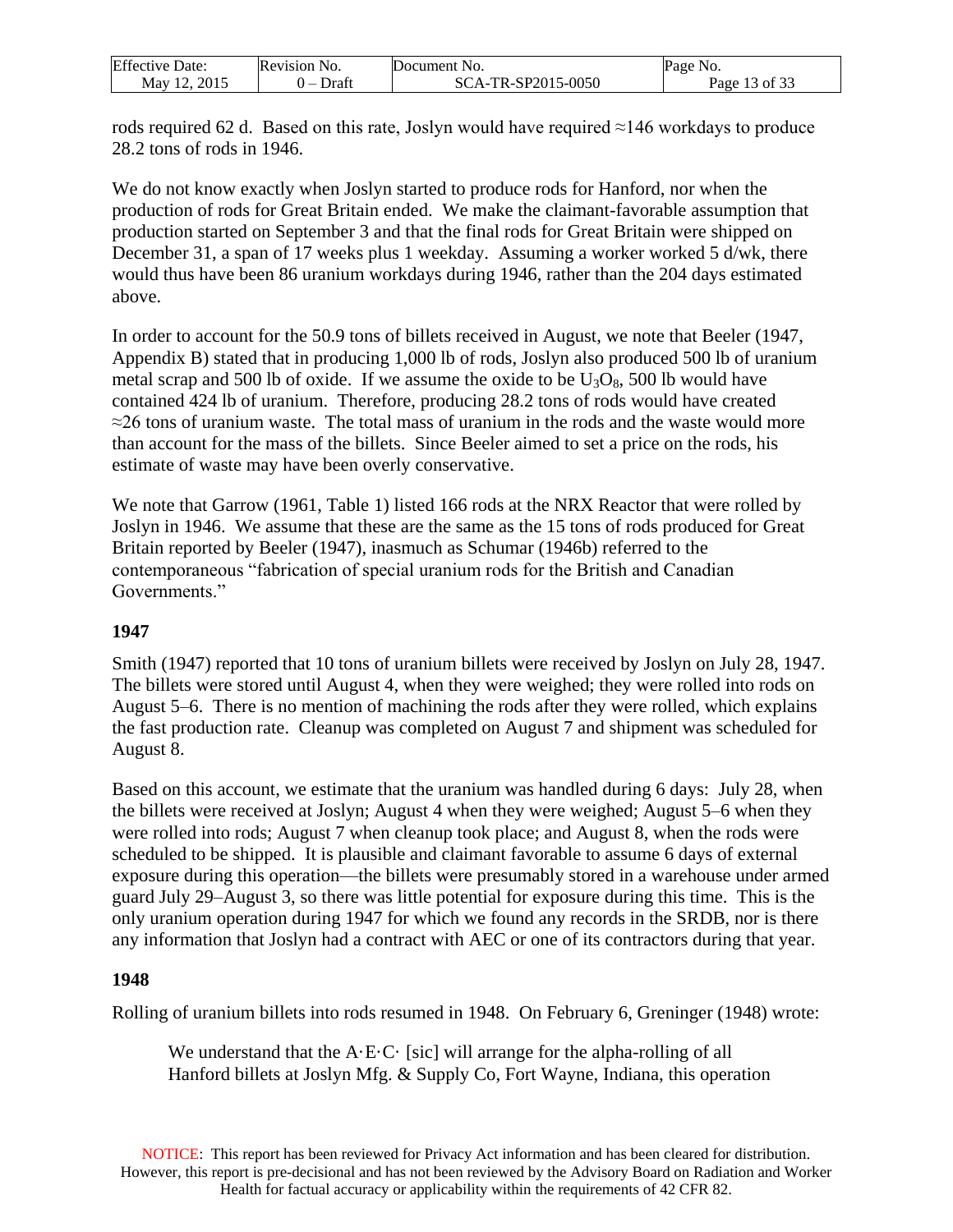| <b>Effective Date:</b> | Revision No. | Document No.       | Page No.      |
|------------------------|--------------|--------------------|---------------|
| 2015<br>May 12         | Draft<br>. – | SCA-TR-SP2015-0050 | Page 14 of 33 |

to continue until such time as we are equipped either to alpha-roll or alphaextrude in the 300 Area.

Taussig (1948) wrote that Joslyn can roll 35 tons of billets in 5 days, beginning March 1. Contract AT-30-1-GEN 281 (1948) specified that Joslyn will roll 170 tons of uranium, starting on March 1 and ending no later than April 30. However, according to "Hanford Works Monthly Report: March, 1948" (PDF p. 54), rolling began on February 28. Supplemental Agreement No. 1 (1948) increased the amount to 225 tons, with the same period of performance. Supplemental Agreement No. 2 (1948) increased the amount to 345 tons, with the period of performance extended to May 31. Supplemental Agreement No. 3 (1948) increased the amount to 520 tons, with the period of performance extended to June 30. Supplemental Agreement No. 4 (1948) specified the rolling of an additional 110 tons, starting on July 2 and ending no later than July 31. Finally, Macherey (1948) requested Joslyn to roll seven billets in early August. Based on the previous production rates, this would most likely have been done in one day.

We make the plausible and claimant-favorable assumption that uranium was being continuously handled at Joslyn from February 28 to June 30, and again from July 2 to July 31, a period that spans 22 weeks, or a total of 110 weekdays. Adding 1 day in August results in 111 workdays. This total includes 110 days during the SEC period, when NIOSH performs only partial dose reconstructions (DRs) based on external exposure, as well as 1 day of rolling in the post-SEC period, when both external and internal doses are reconstructed.

#### **1949**

Garrow (1959a) reported the fabrication of 244 uranium rods at Joslyn in 1949 for use in the NRX reactor. Two hundred and seventy-five billets were rolled into rods on May 26–27.

After rolling the rods were numbered, cooled partially in air (presumably through the recrystallization temperature), and then finally cooled in water. The ends of the rods were then cropped to sound metal, and 2-1/2 inch sample lengths were cut from each end if the rods were long enough. Before machining the rods were straightened in a Medart straightener. They were then rough turned to 1.42 inches, centreless ground to 1.375 inches, and cut to length. Both ends of the rod were then threaded and they were finished by centreless grinding to 1.360 inches +- 0.002 inches. After this the rods were wiped with a wet rag and inspected by an NRC inspector according to Specification NRX-100-4. The rods were then weighed, packed in individual aluminum tubes and crated for shipment. (Garrow 1959a)

Although the rolling only took 2 days, the other operations described by Garrow (1959a) required the uranium to be on site and in process for a considerably longer time. There is no documentation of the total time for the production of these rods. However, Klevin (1952, Appendix B) presented job analysis sheets for processing uranium rods at Joslyn based on his site visit in January 1952. These sheets present the only detailed data on the duration of each operation at Joslyn and on the throughput of the uranium for each work station. We therefore used these data to estimate the duration of the production of fuel rods in 1949, 2½ years prior to the operations observed by Klevin.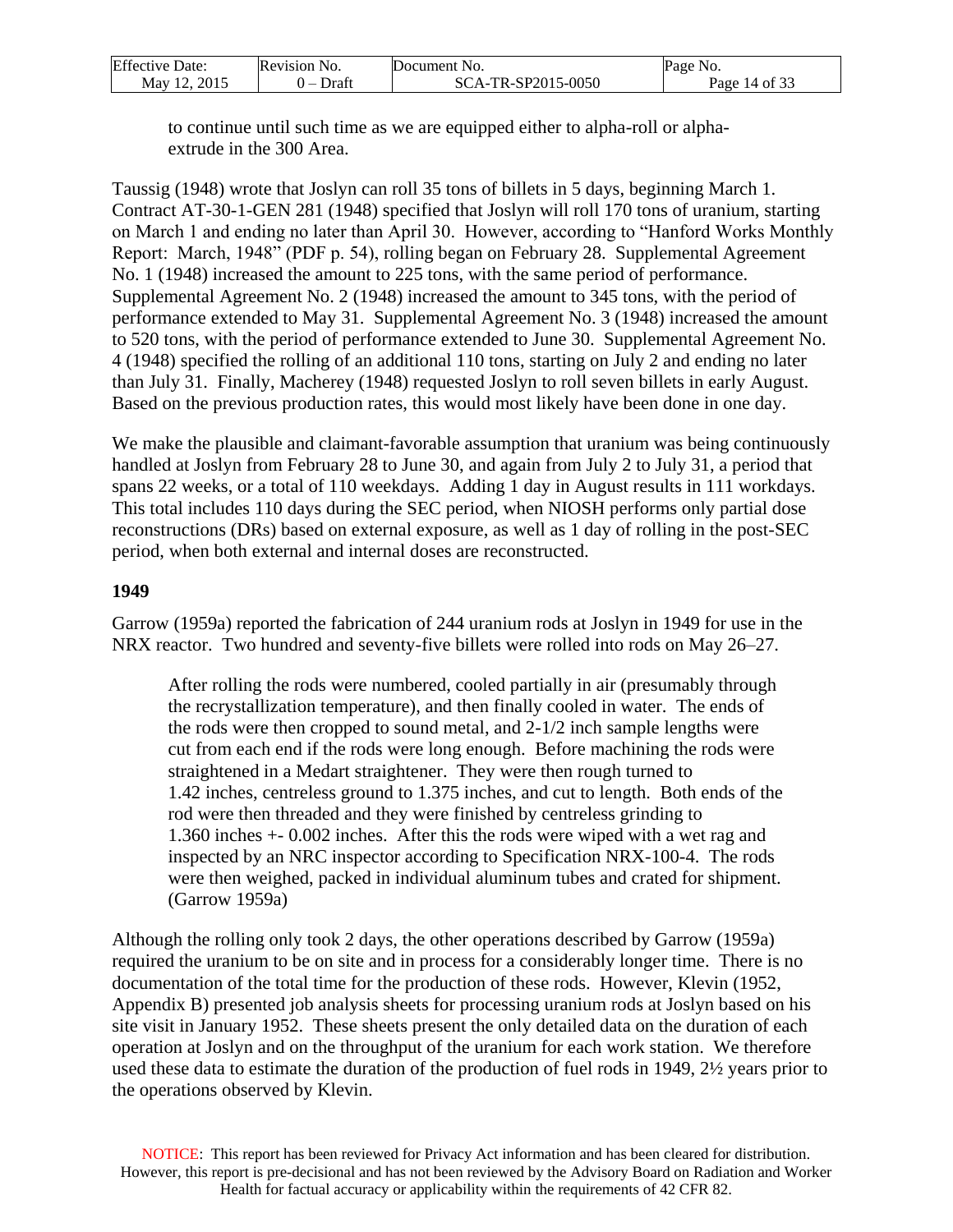| <b>Effective Date:</b> | <b>Revision No.</b> | Document No.       | Page No.                    |
|------------------------|---------------------|--------------------|-----------------------------|
| 2015<br>May $12$       | Draft               | SCA-TR-SP2015-0050 | $\frac{1}{1}$ of 33<br>Page |

The limiting operation is CLG. This operation was staffed by one man per shift, who processed 18 rods per shift. Since there were two shifts per day, grinding 275 rods would have required ≈8 days. Allowing time for the other processes mentioned by Garrow (1959a), including weighing and packing, we estimate 9 days of uranium handling at Joslyn, since machining of each batch of rods could begin shortly after their rolling. Given the short duration of this work, a single worker could have been exposed during this whole time.

#### **1950**

There is incomplete information on uranium processing at Joslyn during 1950. On July 31, Freitag (1950) requested that 5,500 lb of rolled uranium rods be shipped to Joslyn as soon as possible. Depending on their size, this could have constituted 30–50 rods. We assume that these rods were machined and finished at Joslyn during the month of August. Belmore (1950) requested that Joslyn furnish a quote for the production of 305 fuel rods for the National Research Council of Canada. Stroke (1950a) observed the rolling of uranium rods for the National Research Council on August 10 and 11. These presumably became the 280 rods furnished to the NRX Reactor at Chalk River, Ontario, reported by Garrow (1959b).<sup>4</sup> Stroke (1950b) discussed uranium rolling experiments at Joslyn, but did not cite the dates, duration, nor amount of metal processed. The date had to be prior to August 9, the date of the letter to which Stroke was responding. Harris (1950) cited three uranium jobs in August, which included rolling and machining—he provided no information on the duration or amounts of material processed. Braiden and Gustavsen (1951) reported that 6,621 kg of uranium rods were shipped from Joslyn to the AEC Lake Ontario Office between January 1 and October 31.

We estimate that the rolling and finishing of 305 rods, 280 of which were accepted by the NRX Reactor, took about 10 days, based on the production of 275 in 1949. Each of these rods was produced from a billet weighing 185–200 lb (84–91 kg). Assuming that a rod constituted ≈75% of the mass of the billet, the rods would have had a total mass of  $\approx$ 18,000 kg. These rods were most likely separate from the 6,621 kg of rods mentioned above. Therefore, the production of these latter rods constitutes another period of uranium activity. Based on their mass, we estimate their production took about 3 days. Still another activity was the experimental rollings cited by Stroke (1950b), which we conservatively assume to have taken 3 days, since each of the jobs mentioned by Harris was of short duration. We therefore estimate there were 16 days of machining and rolling during 1950. Since these activities were not continuous, any one worker could have been exposed for this entire period. This total number of days subsumes any activities for which precise documentation is lacking.

#### **1951**

 $\overline{a}$ 

"Hanford Works Monthly Report for July 1951" mentioned orientation studies on four rods rolled at Joslyn. Although there is no other mention of such a rolling during 1951 prior to the time of this report, we make the claimant-favorable assumption that these rods were produced in 1951, and that the production included machining as well as rolling. In addition, the National Lead Company of Ohio, operator of the Fernald Feed Materials Production Center, conducted a

<sup>&</sup>lt;sup>4</sup> The difference in the number of rods could have been due to the rejection of some rods that did not meet specifications, or to a change in the order after the request for a quote.

NOTICE: This report has been reviewed for Privacy Act information and has been cleared for distribution. However, this report is pre-decisional and has not been reviewed by the Advisory Board on Radiation and Worker Health for factual accuracy or applicability within the requirements of 42 CFR 82.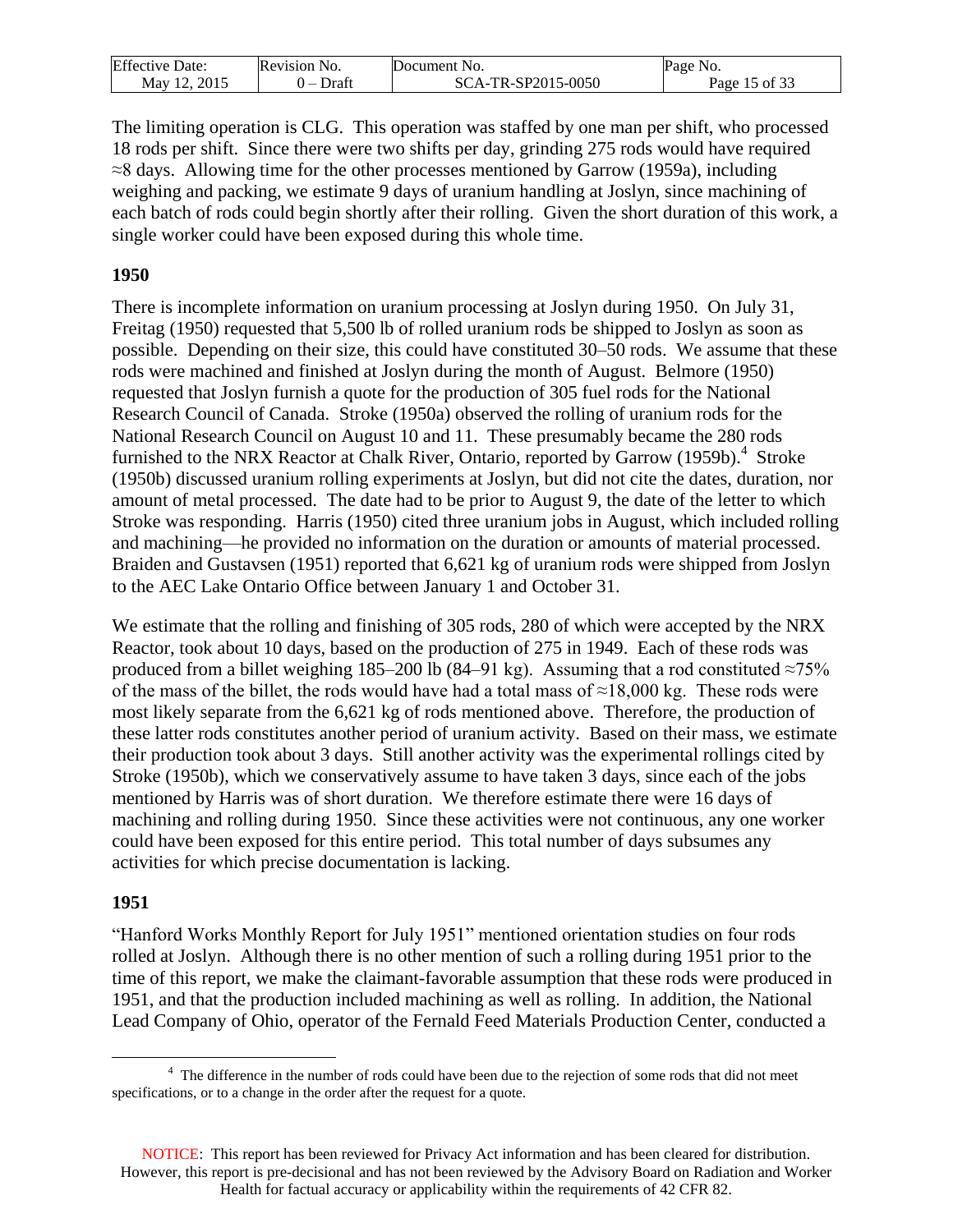| Effective   | <b>Revision</b> | Document                             | Page                    |
|-------------|-----------------|--------------------------------------|-------------------------|
| Jate:       | N <sub>O</sub>  | N <sub>O</sub>                       | NO.                     |
| 2015<br>May | Draft<br>. –    | SP2015-0050<br>SC.<br>`А - 1<br>7G-A | c oo<br>Ωt<br>Page<br>h |

uranium dust survey during machining operations at Joslyn on October 24 (AEC 1951). Absent other documentation, we assign 2 days of exposure to uranium machining during 1951. We note that there is no order for or report of this machining operation in the SRDB, which leads us to believe that the records are not complete, and that there may have been other activities involving uranium during that year. However, absent other documentation, we have no basis for assigning additional uranium exposure days in 1951.

## **1952**

Klevin (1952) reported a survey of uranium air dust concentrations during various operations at Joslyn. In the introduction to the report, Klevin stated that the survey was conducted on January 8–9 and January 16, 1952. However, the nine sample sheets at the back of the report, which are not numbered consecutively, are dated January 8, 16, and 18. A review of the sheets indicates that the sample numbers and dates are consecutive and there do not appear to be any intermediate missing sheets. We conclude that the dates on the sheets are most likely the correct dates for the survey, and that the introductory statement is erroneous. In either case, it appears that uranium processing took place during 3 days in January.

On January 23, Malone (1952) requested the shipping of three rods to Joslyn. These rods would have most likely been machined sometime after that date; we therefore assign one additional day of machining in 1952. In a memo dated July 16, Dunlap (1952) reported planned experiments requiring fuel rods of three sizes. The preparation of these rods required Medart straightening followed by CLG at Joslyn, followed by tests at Brookhaven and "WAPD" (acronym for Westinghouse Atomic Power Division). The next step, presumably on the same rods, was drawing to a smaller diameter, further Medart straightening and CLG (presumably at Joslyn) further tests at Brookhaven and WAPD, Medart straightening, and cutting and deburring. Based on our understanding of this protocol, the rods would be sent to Joslyn three times, on three different days. We therefore assign 3 additional days of machining, for a total of 7 days of machining in 1952.

## <span id="page-15-0"></span>**1.2.2 Comparison of SC&A and NIOSH Workday Estimates**

Table 2 presents the results of the workday analysis discussed above. The NIOSH values are from Allen (2014a, Table J.1). We have combined Allen's values for "Rolling only," "Machining only," and "Rolling + Machining" for the SEC period (March 1, 1943–July 31, 1948) in the "Machining" column, since only external doses from uranium are calculated during this period, and these do not depend on the type of operation. For the later period, we combined "Machining" with "Rolling + Machining," since the daily external and internal doses from these two scenarios are the same. Workdays when there were no uranium production or handling activities are listed under the heading "Inactive."

We observe that for every year except 1947 and the last 5 months of 1948, the SC&A workday estimates are significantly higher than those made by NIOSH. The reason for the difference in 1947 is that NIOSH assumed that the uranium rods sold to the British and Canadian Governments, as described by Beeler (1947), were produced during that year, while we concluded that they were produced in 1946, since Schumar (1946b) stated that production was to have started on September 3 of that year. The reason for the difference in 1948 is that NIOSH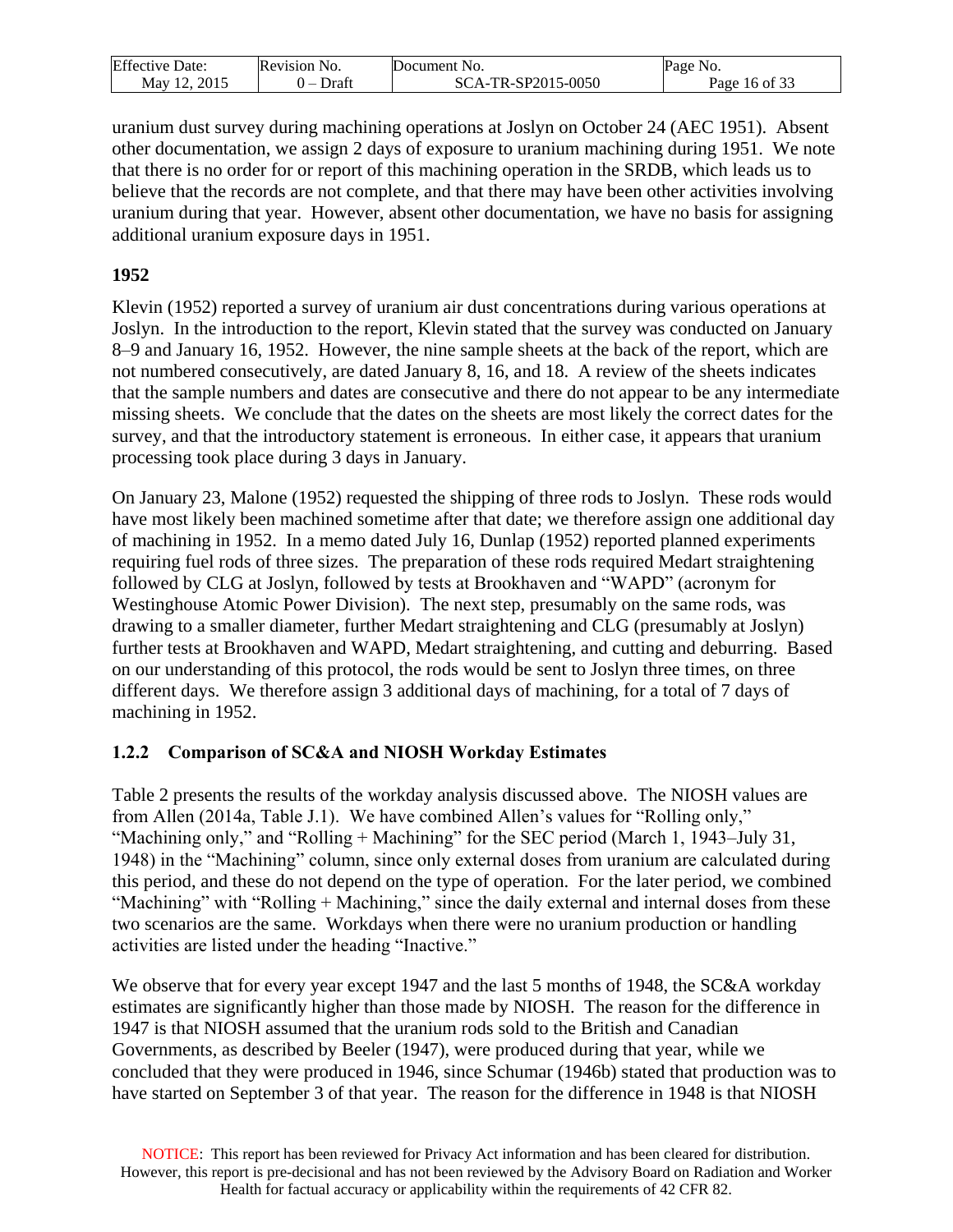| <b>Effective Date:</b> | Revision No. | Document<br>NO.               | Page<br>NO.            |
|------------------------|--------------|-------------------------------|------------------------|
| 2015<br>May            | Draft<br>_   | -TR-SP2015-0050<br>SC<br>'A-" | Page<br>$\prime$ of 3. |

based the production of rods for the Canadian NRX Reactor on the statement by Garrow (1961, p. 7) that "the original batches of uranium rods were rolled between 1947 and 1950" and assigned the entire production to the latter part of 1948, after the SEC period. However, we noted the listing of the number of rods delivered each year in Table 1 of the same document and utilized these data to apportion the production to the years in which the rods were delivered.

<span id="page-16-2"></span>

| Year         | Total    |                        | SC&A           |          |                        | <b>NIOSH</b>   |          |
|--------------|----------|------------------------|----------------|----------|------------------------|----------------|----------|
|              | workdays | Machining <sup>a</sup> | Rolling        | Inactive | Machining <sup>a</sup> | Rolling        | Inactive |
| 1943         | 214      | 32                     |                | 182      | 18                     |                | 190      |
| 1944         | 252      | 201                    |                | 51       | 43                     |                | 207      |
| 1945         | 250      | 63                     |                | 187      | 54                     |                | 196      |
| 1946         | 250      | 86                     |                | 164      | 33                     |                | 217      |
| 1947         | 250      | 6                      |                | 244      | 12                     |                | 238      |
| Jan-Jul 1948 | 146      | 110                    |                | 36       | 75                     |                | 71       |
| Aug-Dec 1948 | 104      |                        | 1              | 103      | $\pmb{0}$              | 10             | 94       |
| 1949         | 250      | 5                      | $\overline{2}$ | 243      | $\pmb{0}$              | $\overline{2}$ | 248      |
| 1950         | 250      | 10                     | 6              | 234      | 3                      | 8              | 239      |
| 1951         | 250      | $\overline{2}$         |                | 248      | 1                      | 1              | 248      |
| 1952         | 250      | 7                      |                | 243      | 1                      | 3              | 246      |

**Table 2. Comparison of SC&A and NIOSH Uranium Workdays** 

a Sum of machining and rolling days during SEC period (March 1, 1943–July 31, 1948)

## <span id="page-16-0"></span>**1.3 Occupational Internal Dose**

# <span id="page-16-1"></span>**1.3.1 Intakes of Uranium Dust During Rolling and Machining Operations**

Allen (2014a) calculated intakes of uranium dust from rolling and machining during the post-SEC period (August 1, 1948–December 31, 1952) in the following manner:

- Rolling
	- o Inhaled intake
		- Calculate the inhaled intake of the rolling operator per workday by multiplying the inhaled intake per calendar day listed in TBD-6000, Table 7.8, by 1.46  $(365 \text{ d/y} \div 250 \text{ workday/y} = 1.46 \text{ d/workday}).$
		- Multiply result by number of rolling days in a given year to obtain annual inhaled intake from rolling uranium.
	- o Ingested intake
		- Calculate the ingested intake in the same manner as the inhaled intake, but use the ingested intake per calendar day listed TBD-6000, Table 7.9.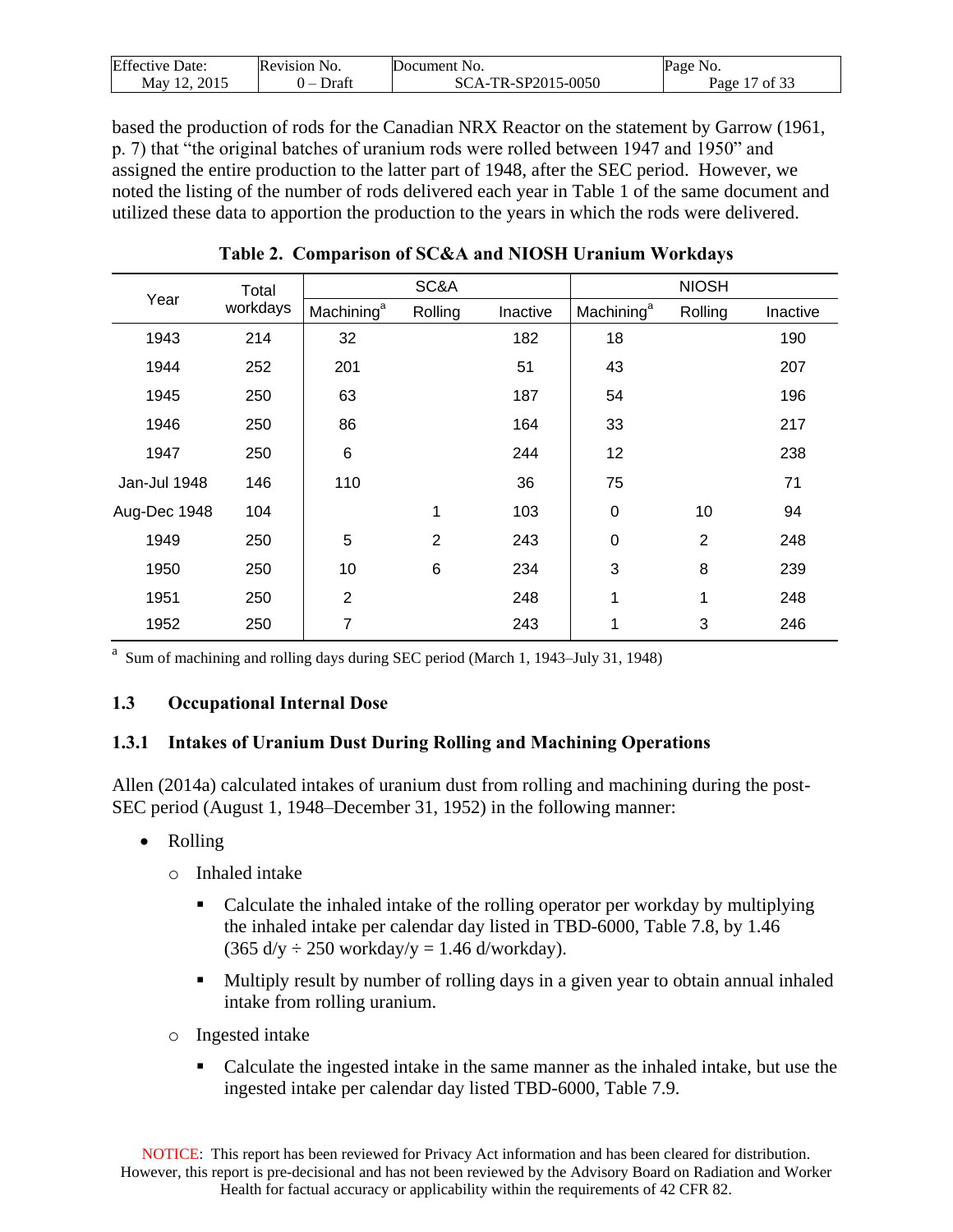| <b>Effective Date:</b>   | Revision No. | Document No.       | No.<br>Page   |
|--------------------------|--------------|--------------------|---------------|
| 2015<br>May 12 $\degree$ | Draft<br>. – | SCA-TR-SP2015-0050 | Page 18 of 33 |

We note that the method of calculating ingestion intakes described in TBD-6000, Section 7.1.6, is based on a misinterpretation of the methodology described by Neton (2004). Neton described a method for calculating the intake of uranium aerosols that settled on the surface of a coffee cup, and derived a multiplier of 0.0985 to be applied to the airborne activity concentration to derive the intake via this pathway during an 8 h day. This factor needs to be scaled linearly to be applied to a longer workday. He also described a method for estimating the hand-to-mouth transfer of activity on a contaminated surface, and derived a multiplier of 0.1 (the exact value is 0.010044), which is based on the ingestion continuing during a 24 h day. This factor is independent of the actual length of the workday. In TBD-6000, however, both ingestion factors are scaled to the length of the workday. Consequently, all ingestion intakes listed in Table 7.9 for time periods prior to 1956, when the workday was assumed to be longer than 8 h, are greater than the values obtained by correctly applying Neton's methodology.

- Machining
	- o Calculate the inhaled and ingested intakes from machining in the same manner as from rolling, but use the intakes of the machining operator listed in TBD-6000, Tables 7.8 and 7.9.

We note that the daily inhaled intakes of the rolling and machining operators listed in TBD-6000, Table 7.8, were computed using the imprecise conversion factor of 2.2 dpm/pCi, rather than the exact value of 2.22. However, the ingested intakes listed in Table 7.9 did use the correct conversion factor.

## <span id="page-17-0"></span>**1.3.2 Intakes of Uranium Dust in Between Rolling and Machining Operations**

Allen (2014a) lists the intakes of uranium dust on days when no uranium rolling or machining operations were performed, which are based on the resuspension of uranium aerosols deposited on the floor. Allen states that the contamination level was calculated according to the procedure in TBD-6000. This procedure is described in greater detail by Sharfi et al. (2014), who state that they used the method described in TBD-6000, Section 7.1.5. The latter document assumed a uranium airborne activity concentration of 7,000 dpm/m<sup>3</sup>, which is equal to 3,153 pCi/m<sup>3</sup>. (We note in passing that shifting between activities expressed in disintegrations per minute and picocuries in various NIOSH documents leads to needless confusion, as well as occasional errors and inaccuracies, as noted previously. We recommend that NIOSH adopts SI units and expresses activities in units of becquerels.) However, Sharfi et al. adopted an activity concentration of 2,491 pCi/m<sup>3</sup>, which is listed in these authors' Table A-5, which is reproduced from Harrison-Maples (2014, Table 7-2). The value is identified as the geometric mean of the machining operator in TBD-6000. It appears to have been derived from the geometric mean of the operator's daily weighted average (DWA) concentration, 5,480 dpm, as listed in TBD-6000, Table 7.5, "Air sampling data for facilities machining uranium." However, this value (as well as other values listed by Harrison-Maples, 2014, Table 7-1, Cols. 4–6) appears to have been derived by using the imprecise conversion factor of 2.2 dpm/pCi, rather than the exact value of 2.22. The correct value, based on TBD-6000, Table 7.5, is  $2,468$  pCi/m<sup>3</sup>.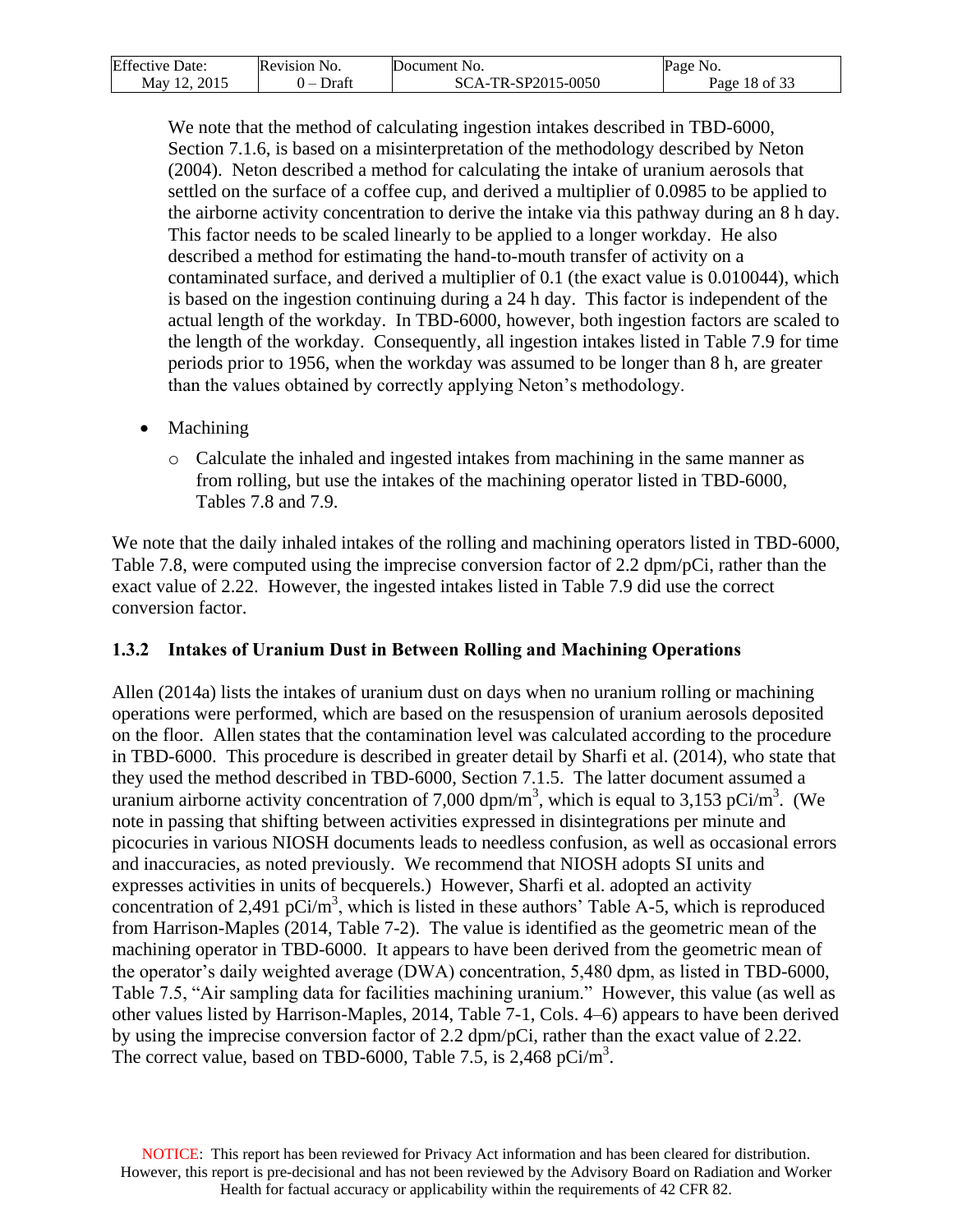| Effective | evision'                          | Jocument              | NO.                        |
|-----------|-----------------------------------|-----------------------|----------------------------|
| Date:     | NO.                               | NO.                   | ه <i>م</i> ه               |
| May       | Jraft<br>$\overline{\phantom{a}}$ | 7R-SP2015-0050<br>'Δ_ | $c \wedge$<br>Page<br>- OT |

The airborne activity concentration used by Sharfi et al. (2014) and adopted by Allen (2014a) is claimant favorable but inaccurate. More important, neither Allen nor Sharfi et al. explain the use of a uranium air concentration of 2,491 pCi/m<sup>3</sup> rather than the value of 7,000 dpm/m<sup>3</sup>  $(3,153 \text{ pCi/m}^3)$  cited in TBD-6000, Section 7.1.5, to calculate the surface contamination level.

According to Allen (2014a), "Ingestion is proportional to contamination level and it is assumed those levels do not change between days of uranium work. Therefore, the operational ingestion values were also assigned for non-uranium work days." The rates of ingestion during such days are specified by Sharfi et al. (2014), who state:

For each non-operational day (i.e., no rolling or machining), ingestion intakes are assigned to be equal to the ingestion intakes for machining during the operational period. This results in an ingestion intake rate of 588 pCi per non-operational workday prior to 1951, and 539 pCi per non-operational workday for 1951 forward.

The ingested annual intakes listed by Sharfi et al. (2014, Table B-2) utilize this methodology the daily ingested intakes listed by Allen (2014a, Table J.2) are based on these values. Since the uranium aerosol concentrations, and hence the ingestion rates, are higher during machining operations than during rolling, this leads to the illogical result that the uranium ingestion rate is higher on days when no uranium was handled than on days when uranium billets were rolled into rods. A consistent and claimant-favorable assumption is to assign the highest ingestion rates i.e., those during machining operations—during each workday, regardless of whether machining, rolling, or no uranium operations were taking place.

# <span id="page-18-0"></span>**1.3.3 Total Annual Intakes of Uranium Dust**

Sharfi et al. (2014, Table B-2) list annual intakes of uranium dust by inhalation and ingestion (in units of picocuries) during the post-SEC period of AEC operations. We confirmed that these values are consistent with the methodology described above, including the number of days devoted to rolling and/or machining listed in their Table B-2 that are reproduced by Allen (2014a, Table J.1). We have independently calculated uranium intakes during this period, using our estimates of machining and rolling days listed in Table 2, and the values of airborne uranium activity concentrations based on the operator's DWA concentrations during rolling and machining operations listed in TBD-6000, Tables 7.3 and 7.5. We calculated ingestion intake rates based on the machining operator's DWA concentration, using the formulas presented by Neton (2004) for Modes 2 and 3. The results of these analyses are listed in Table 3, along with the corresponding values presented by Allen (2014a, Table J.2).

As shown in Table 3, the inhaled intakes for each period except August–December 1948 are higher in the SC&A analysis, primarily due to higher estimates of machining days during these periods. Our ingested intakes are consistently lower, being based on Neton's (2004) methodology rather than on the values listed in TBD-6000, Table 7.9.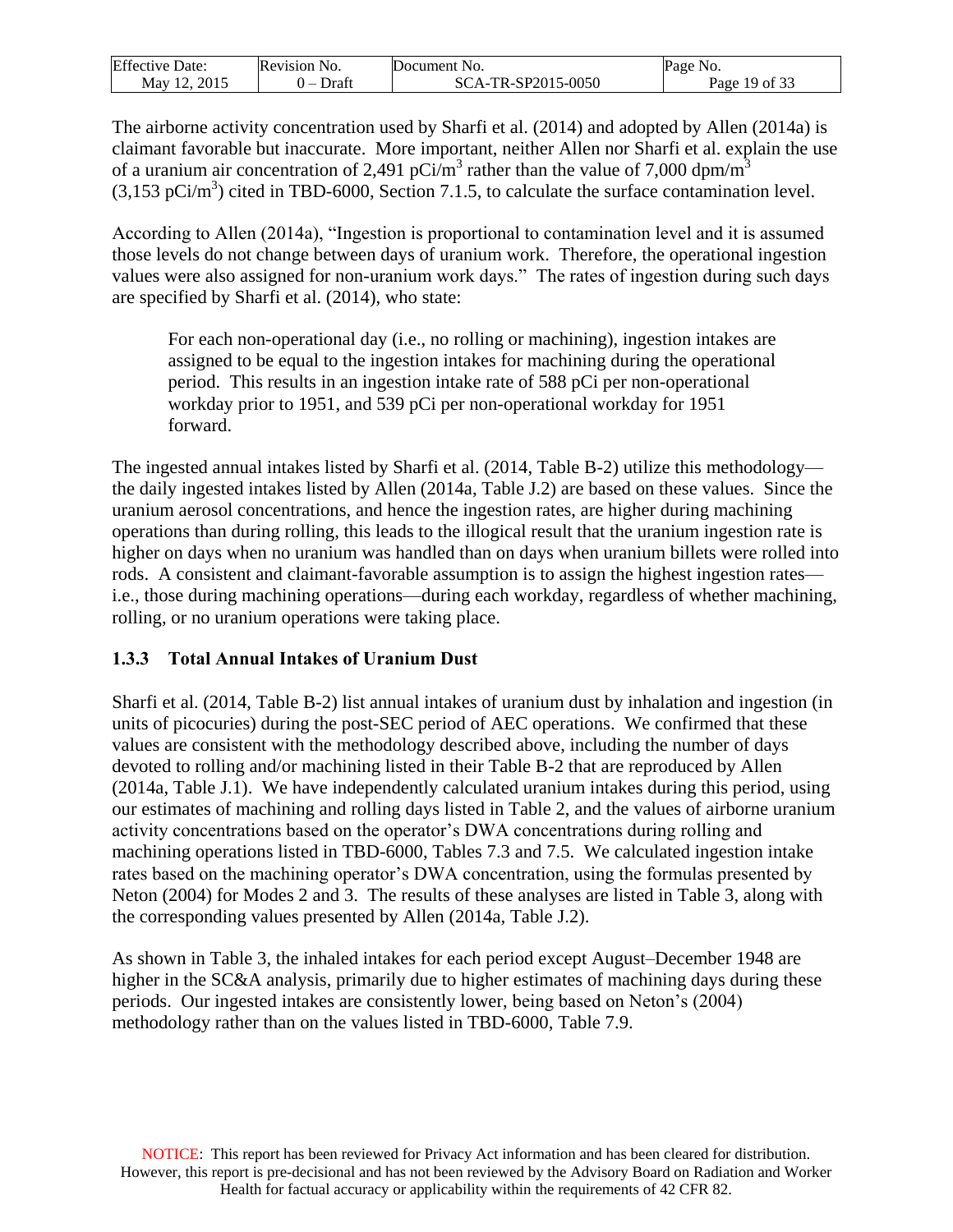| <b>Effective Date:</b> | <b>Revision No.</b> | Document No.       | Page No.      |
|------------------------|---------------------|--------------------|---------------|
| Mav 12. 2015           | Draft               | SCA-TR-SP2015-0050 | Page 20 of 33 |

## <span id="page-19-0"></span>**1.4 Occupational External Dose**

## <span id="page-19-1"></span>**1.4.1 External Exposure to Penetrating Radiation from Uranium**

Allen (2014a, Section J.5) describes the calculation of doses from external exposure to uranium metal and to surfaces contaminated with uranium dust. He assumed workers were 1 ft from a long uranium metal billet for 10 h during every day that uranium was rolled or machined. On nonoperational days, he stated that "the estimated contamination levels from section J.4 were combined with the photon dose conversion factors from table 3.9 of TBD-6000." The annual external dose rates are listed in Table J.3. We observe that TBD-6000, Table 3.9, lists exposure (in milliroentgens) not dose rates from submersion in uranium aerosols. Table 3.10 lists exposure rates from a contaminated surface. Although the calculations are explained in somewhat greater detail by Sharfi et al. (2014), we were able to reproduce Allen's results only by examining the Excel file *Joslyn Example DR Rolling and Machining Workdays Calcs 2014-04- 15.xlsx*, which is on the DCAS restricted website.

|              | SC&A    |          | NIOSH <sup>a</sup> |          |
|--------------|---------|----------|--------------------|----------|
| Year         | Inhaled | Ingested | Inhaled            | Ingested |
| Aug-Dec 1948 | 1,092   | 814      | 3,445              | 858      |
| 1949         | 1,905   | 821      | 1,066              | 892      |
| 1950         | 3,185   | 821      | 2,235              | 885      |
| 1951         | 1,081   | 784      | 1,034              | 818      |
| 1952         | 1,859   | 784      | 1,235              | 816      |

#### <span id="page-19-2"></span>**Table 3. Comparison of SC&A and NIOSH Intakes (dpm per calendar day)**

 $a$  Source: Allen (2014a, Table J.2)

Examining this Excel file, we observe that NIOSH calculated the surface contamination level, in  $dpm/m<sup>2</sup>$ , by converting the air concentration from machining operations listed by Harrison-Maples (2014, Table 7-2) in units of pCi/m<sup>3</sup> to units of dpm/m<sup>3</sup>. The conversion utilized the factor 2.22 dpm/pCi. However, since Harrison-Maples had used the incorrect factor of 2.2 dpm/pCi, the original concentration of 5,480 dpm/m<sup>3</sup> listed in TBD-6000, Table 7.5, became  $5,530$  dpm/m<sup>3</sup>. While not a significant difference, it leads to potential confusion and undermines confidence in the accuracy of the analysis.

We further note that the exposure durations are inconsistent. On rolling or machining days, workers are assumed to have been exposed for 10 h/d, while on nonoperational days, they were exposed for 9.6 h/d prior to 1951 and 8.8 h/d in later years. The latter two exposure durations are consistent with TBD-6000, which incorporated these exposure durations in the external dose calculations for the various time periods (but failed to explicitly state these assumptions, much less justify their rationale). We recommend that NIOSH uses consistent exposure durations for exposures to uranium metal and to contaminated surfaces.

Finally, we note that Allen (2014a, Table J.3) added the exposures to contaminated surfaces, which are expressed in milliroentgens, to doses from uranium metal, which are expressed as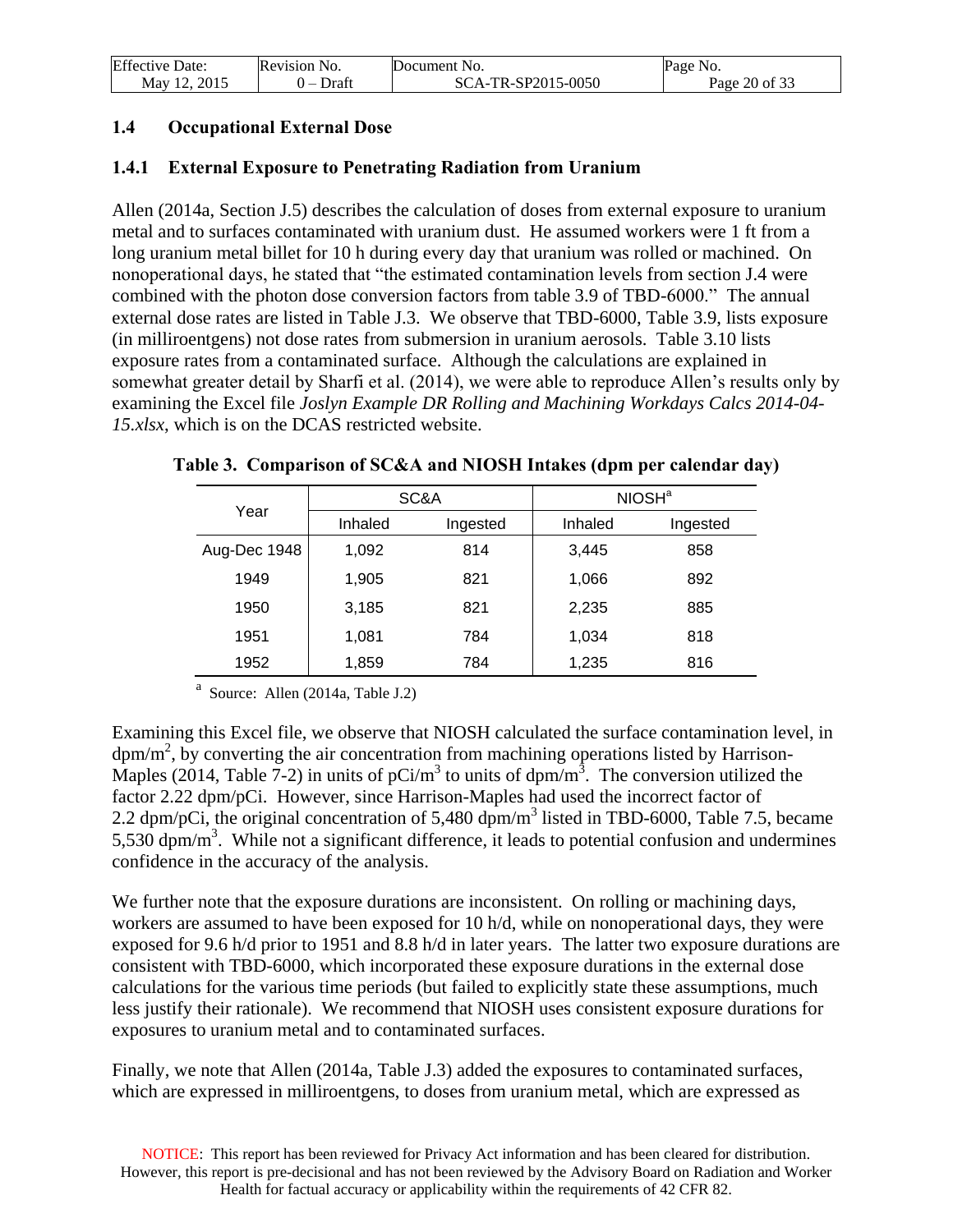| Effective   | Revision l   | Document                        | Page                     |
|-------------|--------------|---------------------------------|--------------------------|
| Date:       | NO.          | NO.                             | NO.                      |
| 2015<br>May | Draft<br>. – | -TR-SP2015-0050<br>ŠС<br>`А - ́ | $\sqrt{2}$<br>Page<br>ΩŤ |

personal dose equivalents,  $H_p(10)$ , in units of millirem. This is of more than just academic interest: an examination of OCAS-IG-001 (OCAS 2007) shows that for every organ listed, the exposure-to-organ-dose factors for photons of energies 30–250 keV in the anteroposterior (AP) orientations are up to 50% higher than the corresponding  $H_p(10)$  dose factors.

A larger problem stems from the fact that the uranium dust that was deposited on the floor came primarily from the surface of the uranium metal. The surface of billets cast from natural uranium often has enhanced concentrations of short-lived progenies. As discussed by SC&A (2008),

Putzier (1982) reported measurements of increased beta activities on the surface of freshly cast uranium. He attributed this to the tendency of  $^{234}$ Th, in equilibrium with its  $^{234m}$ Pa daughter, to migrate to the surface as well as to the interface between the molten metal and the mold. Whereas the beta radiation at the surface of uranium metal in secular equilibrium with its short-lived progeny produced dose rates of about 200 mrad/h, the fresh castings had rates of 2,000– 3,000 mrad/h.

Allen (2014b) cited this phenomenon in assigning doses to the skin of workers at GSI: "This effect is accounted for by assuming the Th-234 and Pa-234m activity is 15 times higher than what would be present at equilibrium." There is no reason that the same assumption should not be used in the present assessment, especially since uranium billets rolled at Joslyn were produced by the Mallinckrodt Chemical Works (the source of the uranium handled at GSI) and by ElectroMet. The above phenomenon, which we have called the "Putzier effect," was observed at both facilities. As cited by Thurber (2011),

A similar separation occurs in the processes at Mallinckrodt Chemical Works Plant 4 and Electro Metallurgical Company. In these plants, uranium metal, with UX1-UX2  $[^{234}$ Th and  $^{234}$ mPa] in approximate equilibrium, is purified by vacuum recasting at a temperature which volatilizes various impurities in the metal, including the UX1-UX2. These impurities condense on the cooler surfaces of the furnace interior and this deposit is the source of intense beta exposure during charging, discharging, cleaning and repair of the furnaces. [AEC 1949]

To evaluate the magnitude of this effect on external dose calculations for Joslyn, we performed independent MCNPX simulations of doses from photons emitted by uranium dust uniformly distributed over the floor of the room housing a rolling mill at Joslyn. As shown in a drawing by Piccot (1949), this room measured  $96 \times 300$  ft and was the largest single area depicted in this floor plan. The photons comprised gamma and x radiation—and bremsstrahlung x rays from β emissions—from natural uranium isotopes and the short-lived radioactive progenies of  $^{235}$ U and  $^{238}$ U, assumed to be at 15 times their secular equilibrium concentrations. We note that TBD-6000, Table 3.10, assumed ingrowth of uranium progenies for 100 d after chemical separation. The <sup>238</sup>U progeny would be at ≈94% of their equilibrium activities while <sup>231</sup>Th, the daughter of  $235$ U, which has a 25.5 h half-life, would be at essentially 100%. Because the time since separation of the uranium handled at Joslyn was variable and/or unknown, we performed a simplified, claimant-favorable analysis, assuming that the short-lived progenies were in secular equilibrium with their parent isotopes prior to remelting of the metal. Photon doses were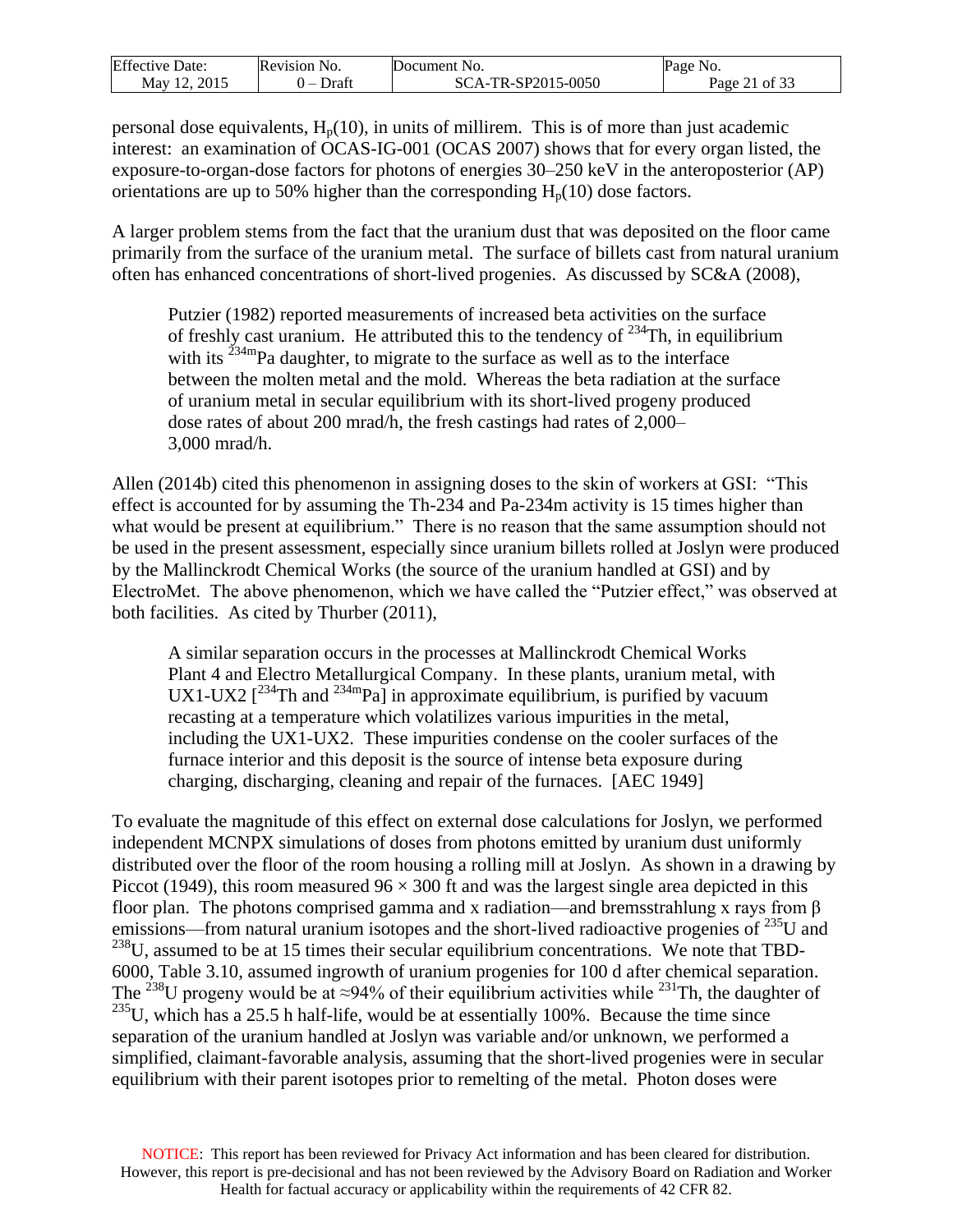| <b>Effective Date:</b> | Revision No. | Document No.       | Page No.         |
|------------------------|--------------|--------------------|------------------|
| May 12, 2015           | Draft<br>. – | SCA-TR-SP2015-0050 | 22 of 33<br>Page |

expressed in terms of  $H_p(10)$  and were assessed in the center of the room at a height of 1 m above the floor.

We also performed MCNPX simulations of the dose to the skin from  $\beta$  rays emitted by the shortlived uranium progenies. We averaged the dose over a circular area with a radius of 25 cm in a horizontal plane at an elevation of 1 m above the center of the floor, using an F2-type fluence tally. The maximum energy of the  $\beta$  rays from the uranium progenies is 2.27 MeV—their maximum range in air is  $\approx$ 1.025 m. We restricted the radiation source to a circular area of the floor with a radius of 1.05 m to avoid needlessly simulating the transport of β rays that would be absorbed in the air before reaching the target.

<span id="page-21-1"></span>The results of our analyses are shown in Table 4. As shown in the table, our calculated  $H_p(10)$ dose rate is 4 times larger than the exposure rates listed in TBD-6000, while the electron skin dose rate is 8 times larger than the TBD-6000 dose rate.

## **Table 4. Comparison of NIOSH and SC&A Dose Rates from Uranium-Contaminated Floor**

|                         |            | Photons- per dpm( $\alpha$ )/m <sup>2</sup> | Electron skin dose                        |
|-------------------------|------------|---------------------------------------------|-------------------------------------------|
| Data                    | Value      | Quantity (units)                            | mrad/h per dpm( $\alpha$ )/m <sup>2</sup> |
| NIOSH <sup>a</sup>      | $3.94e-10$ | Exposure (mR/h)                             | 3.82e-08                                  |
| SC&A                    | 1.73e-09   | $Hp(10)$ (mrem/h)                           | 3.08e-07                                  |
| Difference <sup>b</sup> | $-77%$     |                                             | -88%                                      |

<sup>a</sup> Source: Allen (2011, Table 3.10)

 $<sup>b</sup>$  NIOSH ÷ SC&A – 1</sup>

## <span id="page-21-0"></span>**1.4.2 Skin Doses from Electrons Emitted by Uranium Metal**

Allen (2014a) based doses to skin from nonpenetrating radiation from uranium metal on TBD-6000, Section 6.3. The dose to the skin on the hands and forearms of an operator, assumed to be in contact with the metal during 50% of the workday, was assigned a value of 230 mrem/h. The dose to the skin on the rest of the body was based on the dose rate at a distance of 1 ft from the surface of the metal, which was assumed to be 10 times the dose rate from penetrating photon radiation from a large uranium billet. The skin doses assigned by Allen to workers at Joslyn do not adequately account for the Putzier effect, as discussed above.

In order to evaluate the impact of this effect, we performed independent MCNPX analyses of electrons emitted from such a billet to derive a realistic but bounding estimate of skin doses from uranium billets handled at Joslyn. We modeled the billet as a cylinder, 4.75 in (12.065 cm) in diameter and 28 in (71.12 cm) long, in a vertical orientation in the center of a stylized concrete room, represented by a hollow cylinder, 3 m high and 10 m in diameter, with 1 ft thick walls, floor, and ceiling. The center of the billet was 100 cm above the floor. This geometry provided a reasonable approximation of scatter in an actual industrial setting, while providing an axially symmetric geometry which enables greater computational efficiency.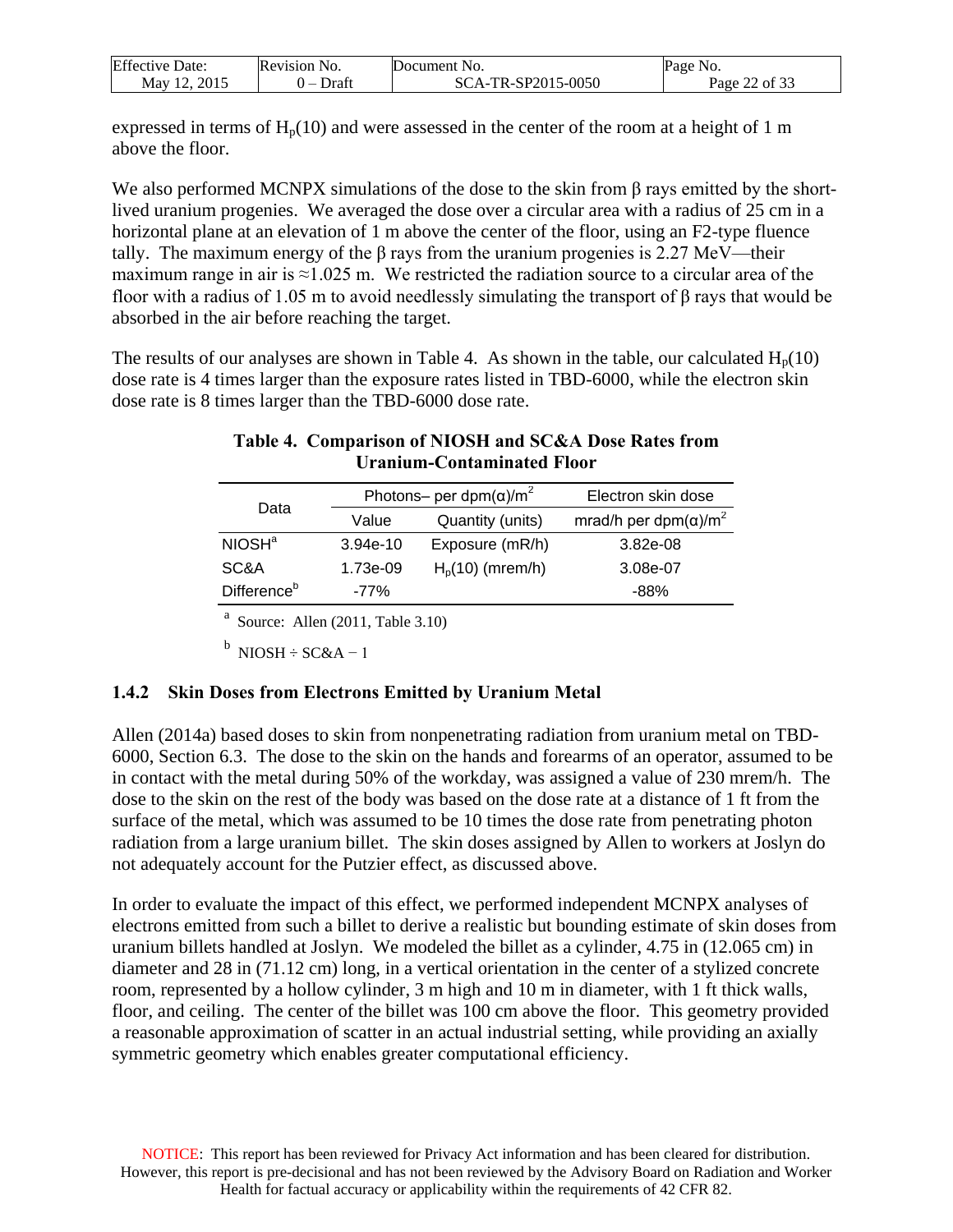| Effective   | evision)       | Document                      | Page                           |
|-------------|----------------|-------------------------------|--------------------------------|
| Jate:       | N <sub>O</sub> | N <sub>O</sub>                | NO.                            |
| 2015<br>May | Draft<br>. –   | SP2015-0050<br>SC.<br>16-71 L | $c \wedge$<br>$\Omega$<br>-age |

The radiation source was a billet composed of natural uranium and the short-lived radioactive progenies of <sup>235</sup>U and <sup>238</sup>U. Only the  $\beta$  rays emitted by nuclides inside a 1 mm thick surface layer can exit the metal and thus contribute to the external electron dose. In order to account for the Putzier effect, we assumed that the short-lived progeny of  $^{238}$ U— $^{234}$ Th,  $^{234}$ mPa,  $^{234}$ Pa—and  $^{231}$ Th, the short-lived progeny of  $^{235}$ U, were at concentrations equal to 15 times their secular equilibrium concentrations inside this surface layer.

The first simulation calculated external doses from the continuous  $\beta$  ray spectra of the natural uranium progenies, assumed to be at 15 times their secular equilibrium concentrations. We used F2-type fluence tallies to calculate the electron skin doses over cylindrical surfaces concentric with the metal rod at distances of 0.007 cm (the depth of the epithelial layer of the skin) and 1 ft (30.48 cm) from the metal. Each surface extended 5 cm in each direction from the center of the rod. The second simulation was the same as the first one, except that the source term was the discrete electrons emitted during the decay of the natural uranium isotopes and their short-lived progenies, again at 15 times their secular equilibrium concentrations. We added the MCNPX results from the two simulations for each distance to estimate the total dose to the skin at each distance from the metal. The results, along with a comparison to the electron skin doses assumed by NIOSH, are presented in Table [5.](Bookmark2#Generated)

#### <span id="page-22-1"></span>**Table 5. Comparison of NIOSH and SC&A Electron Skin Dose Rates from Uranium Billet (mrad/h)**

|                         | <b>Distance</b> |        |
|-------------------------|-----------------|--------|
| Data                    | Contact         | 1 ft   |
| <b>NIOSH</b>            | 230             | 7.03   |
| SC&A                    | 1,147           | 93.5   |
| Difference <sup>a</sup> | $-80%$          | $-92%$ |

<sup>a</sup> NIOSH ÷ SC&A – 1

## <span id="page-22-0"></span>**1.4.3 Annual External Doses from Uranium**

We have combined our estimate of workdays devoted to handling uranium at Joslyn during each year of covered operations listed in Table 2 with the results of our analyses of external exposure to penetrating and nonpenetrating radiation discussed in Sections 1.4.1 and 1.4.2 to derive  $H_p(10)$ and electron skin doses. The  $H_p(10)$  doses were derived using the following equations:

$$
D_b = d_{b1} f t_w T_U
$$
  
\n
$$
D_f = d_{\sigma} T_w \sigma_U
$$
  
\n
$$
D_t = D_b + D_f
$$

 $D_b$  = H<sub>p</sub>(10) dose rate from external exposure to uranium billet (mrem/y)

 $d_{b1}$  = H<sub>p</sub>(10) dose rate from external exposure at 1 ft from uranium billet = 0.703 mrem/h (Allen 2011, Table 6.1)

$$
f
$$
 = fraction of workday spent in vicinity of uranium metal

 $=$  0.5 (Allen 2011, Section 6.2)

NOTICE: This report has been reviewed for Privacy Act information and has been cleared for distribution. However, this report is pre-decisional and has not been reviewed by the Advisory Board on Radiation and Worker Health for factual accuracy or applicability within the requirements of 42 CFR 82.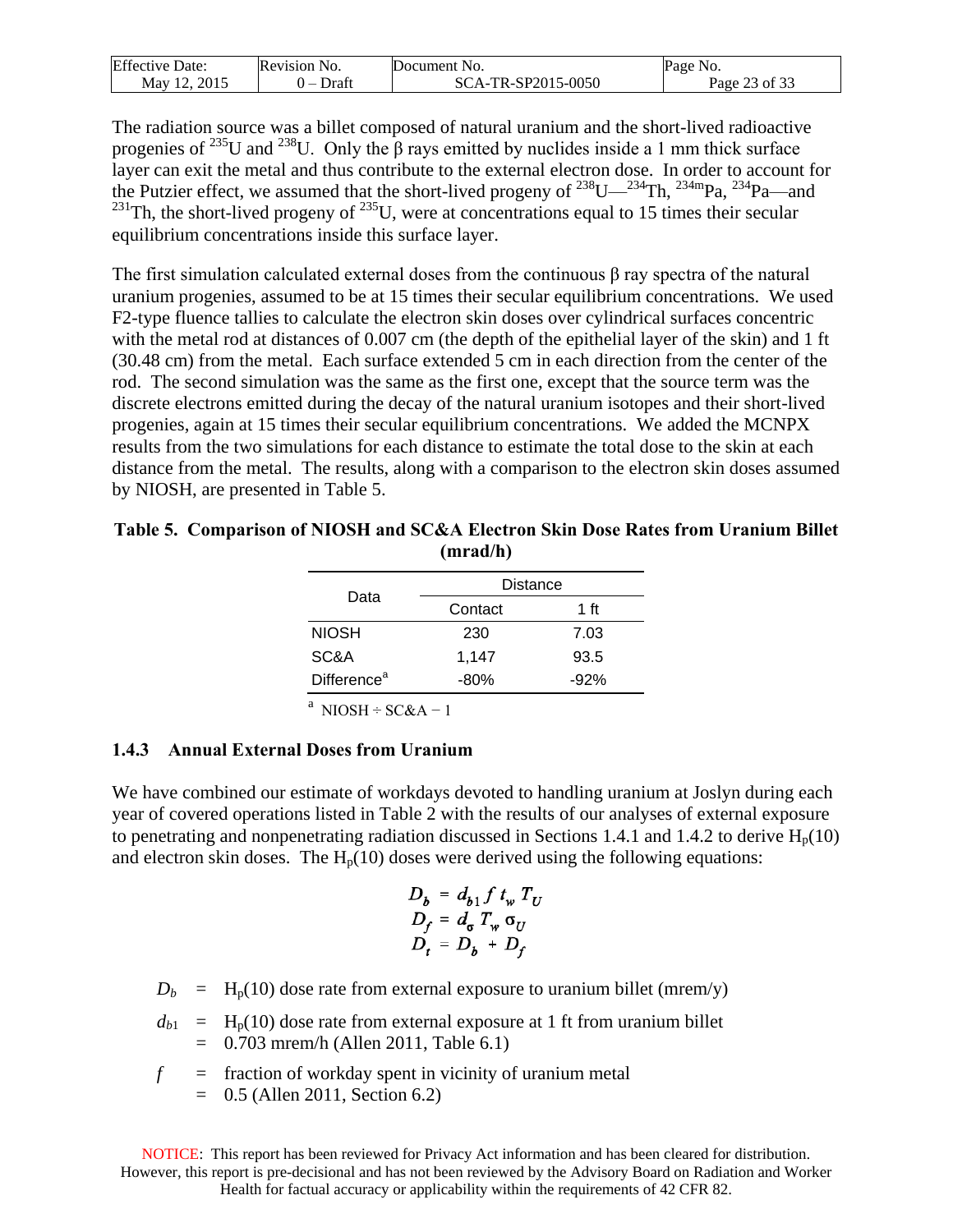| <b>Effective Date:</b> | Revision No.                      | Document No.       | Page No.      |
|------------------------|-----------------------------------|--------------------|---------------|
| Mav 12. 2015           | Draft<br>$\overline{\phantom{0}}$ | SCA-TR-SP2015-0050 | Page 24 of 33 |

- *t<sup>w</sup>* = length of workday (*Joslyn Example DR Rolling and Machining Workdays Calcs 2014-04-15.xlsx)*
	- $=$  9.6 h/d (prior to 1951)
	- $=$  8.8 h/d (1951–1952)
- $T_U$  = uranium machining + rolling days in each year (see Table 2) (d/y)
- $D_f$  = H<sub>p</sub>(10) dose rate from external exposure to contaminated floor (mrem/y)
- $d_{\sigma}$  = H<sub>p</sub>(10) dose rate from external exposure to contaminated floor  $= 1.73 \times 10^{-9}$  mrem/h per dpm( $\alpha$ )/m<sup>2</sup>
- *Tw* = length of workyear (*Joslyn Example DR Rolling and Machining Workdays Calcs 2014-04-15.xlsx)*
	- $= 2,400$  h/y (prior to 1951)
	- $=$  2,200 h/y (1951–1952)
- σ*<sup>U</sup>* = uranium contamination level (*Joslyn Example DR Rolling and Machining Workdays Calcs 2014-04-15.xlsx)*  $= 1.075 \times 10^7$  dpm(α)/m<sup>2</sup>
- $D_t$  = total H<sub>p</sub>(10) dose rate from external exposure (mrem/y)

The resulting doses for each year are listed in Table 6, along with the corresponding values presented by Allen (2014a, Table J.3).

<span id="page-23-0"></span>

|      |                     | SC&A                       |                  | NIOSH <sup>a</sup>  |            |                            |
|------|---------------------|----------------------------|------------------|---------------------|------------|----------------------------|
| Year | H <sub>p</sub> (10) | Electron skin dose (rad/y) |                  | H <sub>p</sub> (10) |            | Electron skin dose (rem/y) |
|      | mrem/y              | Other skin                 | Hands & forearms | mrem/y              | Other skin | Hands & forearms           |
| 1943 | 146                 | 21.16                      | 182.5            | 134                 | 2.01       | 21.45                      |
| 1944 | 723                 | 98.23                      | 1,111.4          | 311                 | 3.84       | 50.27                      |
| 1945 | 257                 | 36.22                      | 353.8            | 388                 | 4.57       | 62.87                      |
| 1946 | 335                 | 46.55                      | 480.0            | 241                 | 3.18       | 38.80                      |
| 1947 | 65                  | 10.64                      | 40.9             | 94                  | 1.78       | 14.74                      |
| 1948 | 419                 | 57.77                      | 617.3            | 604                 | 6.63       | 98.40                      |
| 1949 | 68                  | 11.09                      | 46.4             | 24                  | 1.12       | 3.28                       |
| 1950 | 99                  | 15.13                      | 95.8             | 87                  | 1.72       | 13.59                      |
| 1951 | 47                  | 8.10                       | 17.3             | 23                  | 1.04       | 3.28                       |
| 1952 | 63                  | 10.16                      | 42.5             | 37                  | 1.17       | 5.57                       |

**Table 6. Comparison of SC&A and NIOSH External Doses from Uranium**

<sup>a</sup> Source: Allen (2014a, Table J.3)

Our estimates of  $H_p(10)$  doses are significantly higher than those presented by Allen (2014a) in all but two years. Several differences account for the disparity in the results:

Estimates of uranium workdays listed in Table 2

NOTICE: This report has been reviewed for Privacy Act information and has been cleared for distribution. However, this report is pre-decisional and has not been reviewed by the Advisory Board on Radiation and Worker Health for factual accuracy or applicability within the requirements of 42 CFR 82.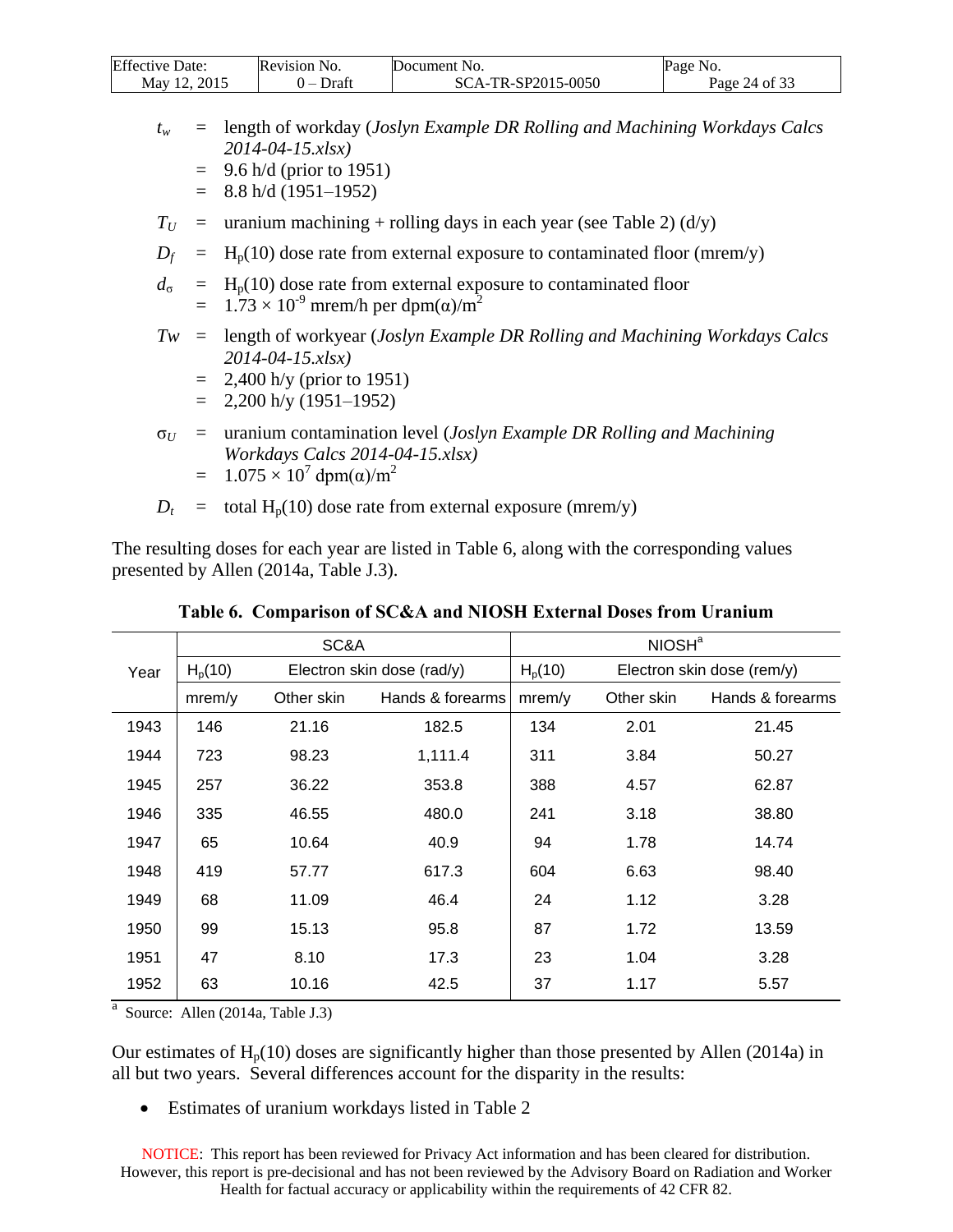| <b>Effective Date:</b> | Revision No. | Document No.       | Page<br>No. |
|------------------------|--------------|--------------------|-------------|
| 2015                   | Draft        | SCA-TR-SP2015-0050 | 25 of 33    |
| May 12 $\degree$       | . –          |                    | Page        |

- Assumptions regarding the length of the workday
	- o Allen (2014a) assumed full-time exposure at a distance of 1 ft from a uranium billet during a 10 h workday
	- $\circ$  SC&A assumed 9.6 h/d and 8.8 h/d, respectively, for the two periods: prior to 1951 and 1951–1952
	- o SC&A assumed the operator was 1 ft from the billets during 50% of the workday
- Assumptions regarding external exposure to the contaminated floor
	- $\circ$  Allen (2014a) assumed exposure to the contaminated floor only on nonuranium workdays
	- o SC&A assumed exposure to the contaminated floor during every workday
- SC&A dose rates from the contaminated floor incorporate the Putzier effect

We calculated the annual electron skin dose in an analogous, self-evident manner. The dose to the skin, other than the skin on the hands and forearms, was calculated assuming that the worker spent 50% of each uranium workday at a distance of 1 ft from a uranium billet, utilizing the dose rate listed in Table 5. His skin was assumed to be exposed to β radiation from the contaminated floor during every workday of the year. The skin on the hands and forearms was assumed to be in contact with the uranium metal during 50% of the workday. Otherwise, the dose was calculated in the same manner as the dose to the other skin, except that we assumed that the skin was shielded from the floor when it was in contact with the uranium.

The resulting electron skin doses for each year are listed in Table 6, along with the corresponding values presented by Allen (2014a, Table J.3). The primary cause of the significant differences between the doses resulting from our analysis and that of Allen (2014a) is our incorporation of the Putzier effect in the dose rates from the uranium billet and the contaminated floor. These differences also reflect the factors listed in the discussion of the dose rates from penetrating (photon) radiation discussed previously.

# <span id="page-24-0"></span>**1.4.4 External Exposure to Thorium Metal**

Allen (2014a, Table J.4) listed annual external doses to Joslyn workers from exposure to thorium metal rods. These doses were taken from an earlier NIOSH report (Glover and Allen 2014); however, that reference is not cited by Allen (2014a). Our review of the earlier report (Anigstein 2014) produced several findings regarding the accuracy of the MCNP simulations. We also found that the assessment of photon exposures in terms of effective doses was incompatible with OCAS-001 (OCAS 2007), which makes no provision for converting such doses to the organ dose equivalents that are required for dose reconstruction. We had therefore performed an independent assessment to determine the  $H_p(10)$  and air kerma dose rates, as well as electron dose rates to the skin.

There were two occasions on which thorium rods were Medart-straightened and centerless ground at Joslyn: in June 1946 and in January 1947. In addition, Schumar (1947) wrote: "We have a tentative schedule with the Joslyn Manufacturing Company to roll the 3" diameter billets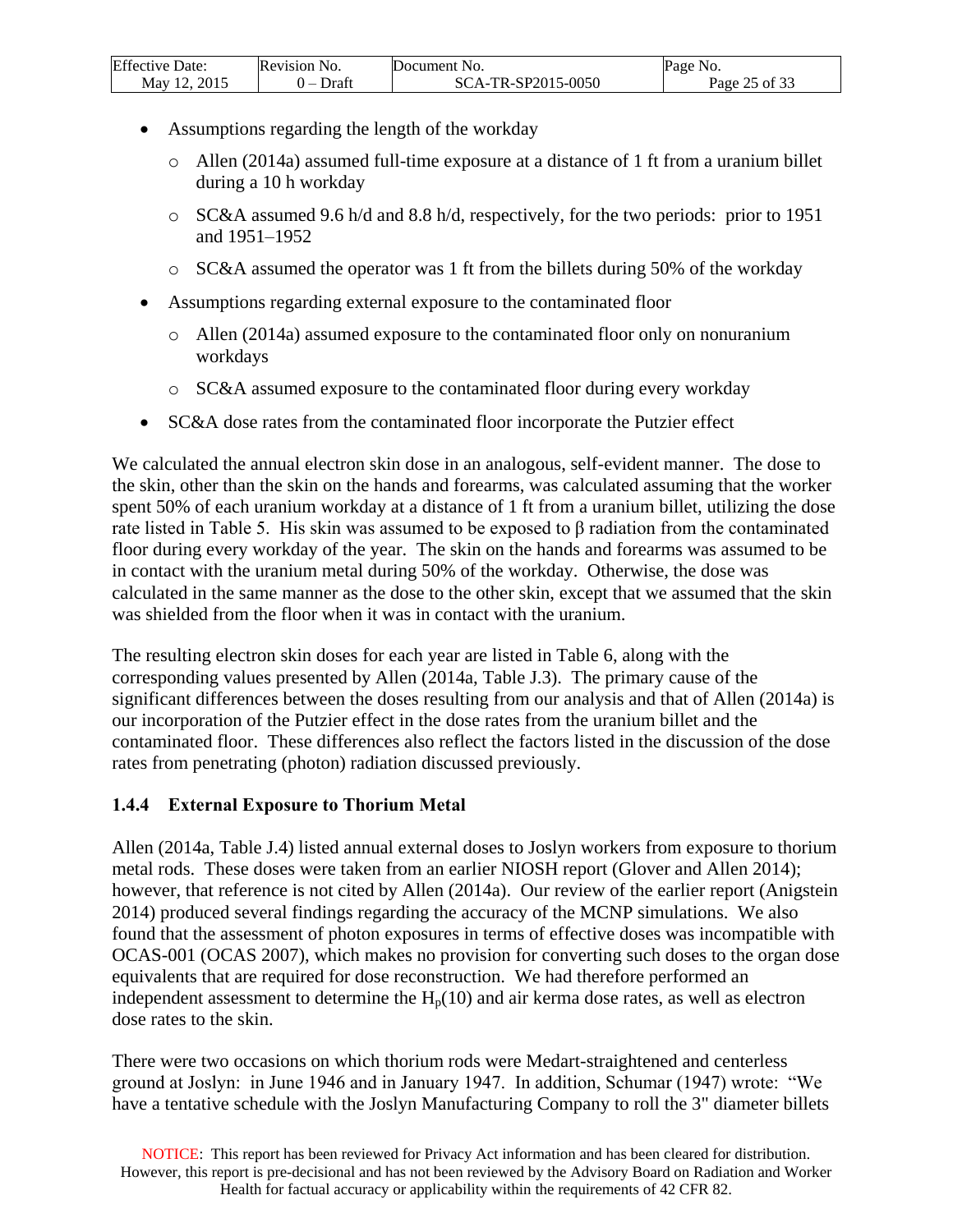| Effective   | Revision           | Document                        | NO.                      |
|-------------|--------------------|---------------------------------|--------------------------|
| Date:       | NO.                | N <sub>O</sub>                  | Page                     |
| 2015<br>May | <b>r</b> att<br>__ | SP2015-0050<br>Ń.<br>$\Delta$ - | $c \wedge$<br>Ωt<br>Page |

some time during the week of July 21 [1947]." Harrison-Maples et al. (2012) concluded that this last rolling never took place. We believe that, in the absence of conclusive evidence that the rolling was canceled, NIOSH should make the claimant-favorable assumption that it did occur. However, since NIOSH assumed that the thorium exposures lasted 24 h during each of the two years, whereas, based on reports on the processing of uranium fuel rods, each instance of thorium handling probably lasted 1–2 days, we agree that the exposure duration assigned by NIOSH is plausible and claimant favorable.

To determine the impact of our revised dose assessment on DRs performed for Joslyn, we calculated  $H_p(10)$  doses, as well as external doses to the skin on the hands and forearms and to the skin on the rest of the body, using the results of our previous analysis (Anigstein 2014) combined with the NIOSH assumptions about exposure duration. These results, together with the NIOSH assessments, are shown in Table 7.

<span id="page-25-1"></span>

|      |             | SC&A              |           | NIOSH <sup>a</sup>                  |      |    |                             |
|------|-------------|-------------------|-----------|-------------------------------------|------|----|-----------------------------|
| Year | $H_{p}(10)$ | Other skin (mrad) |           | Hands & forearms (mrad)   Eff. dose |      |    | Electron skin dose (mrem)   |
|      | (mrem)      | <b>Electrons</b>  | Electrons | Air kerma                           | mrem |    | Other skin Hands & forearms |
| 1946 | 66          | 27                | 648       | 1,229                               | 52   | 16 | 120                         |
| 1947 | 66          | 27                | 648       | 1.229                               | 52   | 16 | 120                         |

**Table 7. Comparison of SC&A and NIOSH Annual External Doses from Thorium**

<sup>a</sup> Source: Allen (2014a, Table J.4)

As shown in Table 7, our external doses to the whole body are expressed in terms of  $H_p(10)$ , while NIOSH reported effective doses, which, as stated earlier, are incompatible with OCAS-IG-001 (OCAS 2007). The two quantities cannot be compared directly. The doses to skin from electrons are higher in our analysis, due to differences in the MCNP models. We also assessed the air kerma in contact with the metal. Unlike the case of uranium, the intense photon radiation from <sup>232</sup>Th and its radioactive progeny makes a significant contribution to skin dose. Comparing these doses to the external doses from uranium listed in Table 6, we observe that the  $H<sub>p</sub>(10)$  doses from thorium are comparable to those from uranium during the same years. The doses to the skin are far smaller and thus would not make a major contribution to DR assessments.

# <span id="page-25-0"></span>**2.0 CONCLUSIONS**

In Appendix J, Allen (2014a) presents a prescription for dose reconstruction assessments of Joslyn workers that incorporates without citation the results of two NIOSH white papers—Sharfi et al. (2014) and Glover and Allen (2014). Anigstein (2014) previously reviewed the latter report, so we only cite the highlights of our findings in the present review. However, the present review includes an implicit review of Sharfi et al. to the extent that their results are utilized by Allen. Allen makes references to TBD-6000 and to the two Joslyn SEC Petition Evaluation Reports: Harrison-Maples et al. (2012) and Harrison-Maples (2014).

Allen (2014a) precisely utilizes the results from the two NIOSH white papers. However, we disagree with the several of the results from both papers. We also find that some assumptions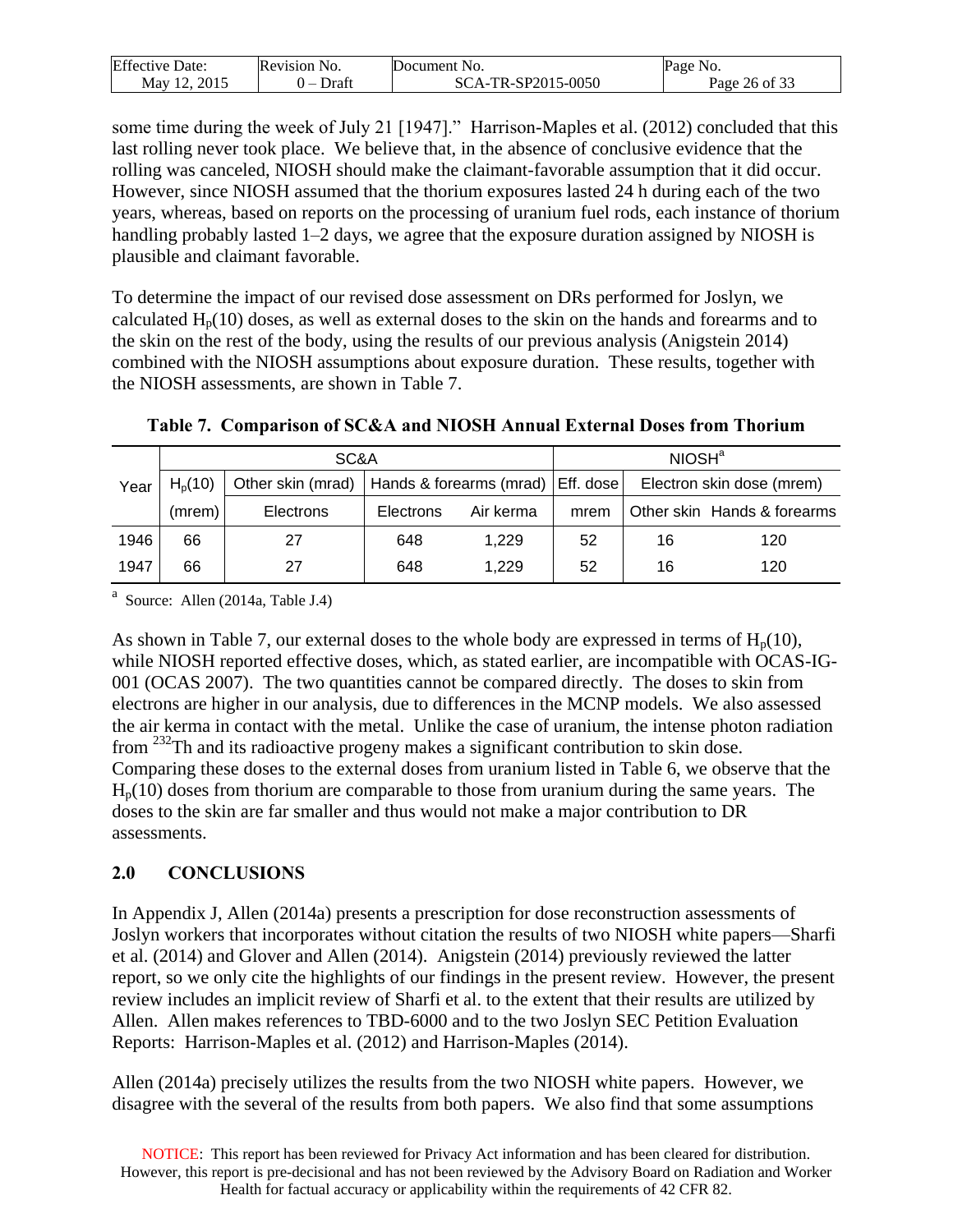| <b>Effective Date:</b> | Revision No.             | Document No.       | Page No.       |
|------------------------|--------------------------|--------------------|----------------|
| 2015                   | Draft                    | SCA-TR-SP2015-0050 | Page           |
| May 12                 | $\overline{\phantom{0}}$ |                    | $\prime$ of 3. |

used by Allen in deriving limiting doses are internally inconsistent and also inconsistent with the DR methods prescribed in TBD-6000.

## <span id="page-26-0"></span>**2.1 Summary of Findings**

## **Finding 1: Uranium Workdays**

In all but 2 years of the 10-y period of MED/AEC operations at Joslyn, Allen (2014a), using (without citation) data tabulated by Sharfi et al. (2014), underestimated the number of days that uranium was processed or handled at Joslyn. The discrepancies result from a very narrow evaluation of the data available in the SRDB: rolling and/or machining were assumed to take place only on dates specifically cited in correspondence or reports. Some additional workdays were assumed if there was a reference to quantities or masses of uranium billets or rods. However, except for a passing reference by Harrison-Maples et al. (2012), no attention was paid to Joslyn's contracts with the U of C. The billings under those contracts represent work that is not specifically cited in reports of rolling and machining. It is not surprising that the records of uranium-handling activities at Joslyn are not complete—this has been our experience reviewing other Atomic Weapons Employer (AWE) facilities. It is therefore incumbent on NIOSH to use all available information to make claimant-favorable assumptions about the duration and number of uranium operations. In the present case, we find that NIOSH did not do so.

## **Finding 2: Inhaled Intakes**

In all but one year of the post-SEC period, Allen (2014a) underestimated the inhaled intakes of uranium dust. These results stem directly from the estimates of uranium workdays, discussed in Finding 1.

## **Finding 3: Photon and Electron Dose Rates from Contaminated Floor**

Allen (2014a) failed to account for the enhanced concentrations of short-lived uranium progenies on the surface of freshly cast uranium billets supplied to Joslyn from Mallinckrodt and ElectroMet, which we have called the Putzier effect. This effect would have resulted in much higher photon and electron dose rates, since the dust that accumulated on the contaminated floor during rolling operations would have come primarily from the surface of the billets.

## **Finding 4: Doses from External Exposure to Penetrating Radiation from Uranium**

Allen (2014a) underestimated the doses from external exposure to penetrating radiation from uranium in 7 years of the 10-year period of MED/AEC operations. This underestimate is due to underestimated dose rates from the contaminated floor and to the underestimated uranium workdays. It is partly offset by the assumption that the worker was exposed to penetrating radiation from the uranium billet during his entire workday, which was assumed to have a duration of 10 h during the entire period. Both these assumptions are contrary to the methodology of calculating external doses from uranium metal prescribed in TBD-6000.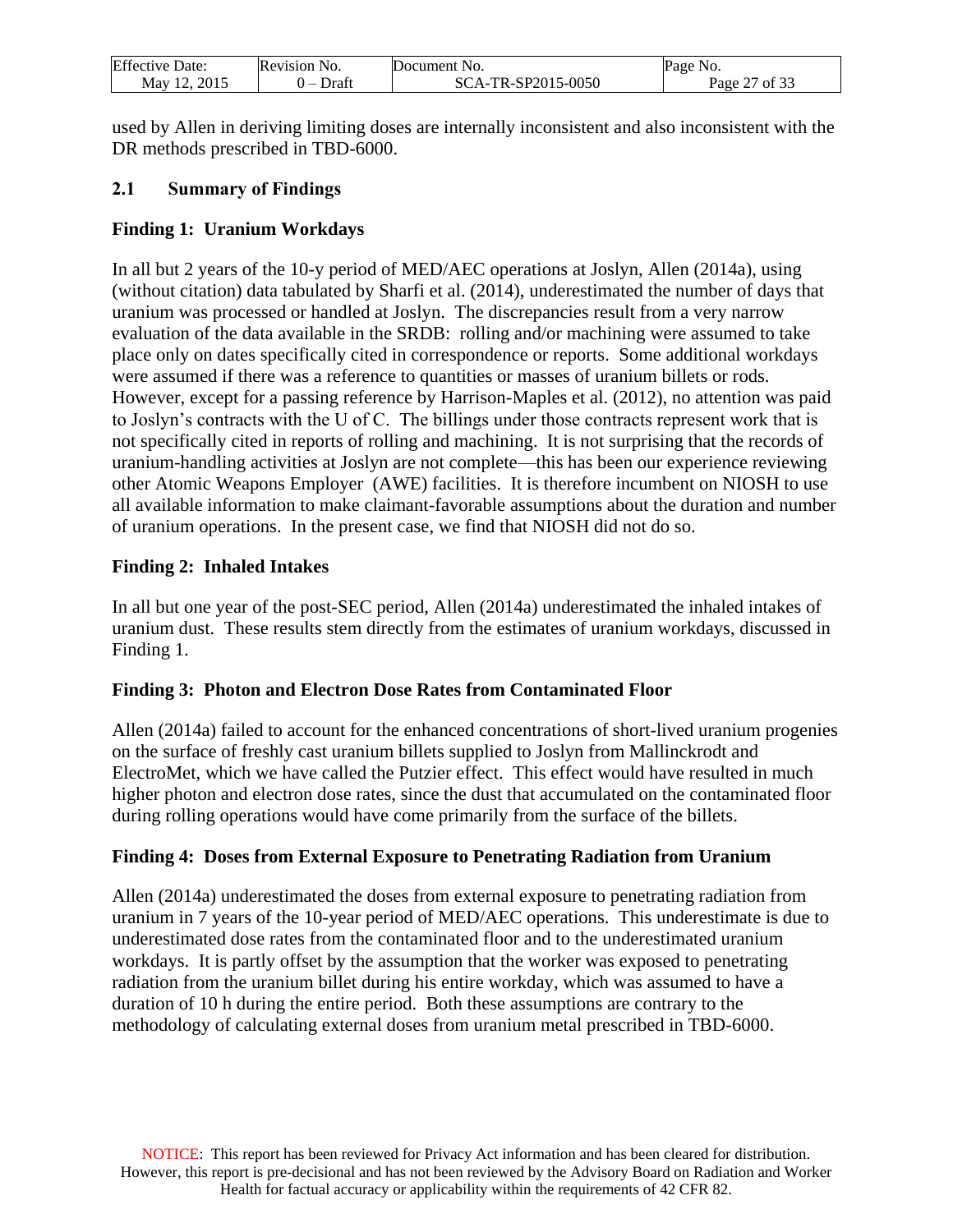| <b>Effective Date:</b> | Revision No. | Document No.       | Page No.      |
|------------------------|--------------|--------------------|---------------|
| Mav 12. 2015           | Draft        | SCA-TR-SP2015-0050 | Page 28 of 33 |

## **Finding 5: Exposures Improperly Combined with Personal Dose Equivalents Hp(10)**

Allen (2014a), in determining doses from external exposure, added the calculated exposures from contaminated surfaces, which are expressed in milliroentgens, to doses from uranium metal, which are expressed as personal dose equivalents,  $H<sub>p</sub>(10)$ , in units of millirem. This mixed quantity cannot be used for calculating organ doses, since there are significant differences between the exposure-to-organ dose and personal-dose-equivalent-to-organ dose conversion factors.

#### **Finding 6: Doses to Skin from Nonpenetrating Radiation from Uranium**

Allen (2014a) underestimated the doses to the skin from external exposure to nonpenetrating radiation from uranium in each year of MED/AEC operations. The main factors are failure to incorporate the Putzier effect in estimating the dose rates from electrons emitted from uranium metal and uranium dust on contaminated floors and an underestimate of uranium workdays.

#### **Finding 7: External Exposure to Thorium**

Allen (2014a) underestimated the doses to the skin from external exposure to thorium rods. The major difference is in the contact dose to the skin on the hands and forearms, which is due to an incorrect geometry in the NIOSH MCNP analysis (Anigstein 2014).

#### <span id="page-27-0"></span>**2.2 Observations**

We have made a number of observations and comments throughout the present review on the presentation of the Joslyn dose assessments, as well as on assumptions used in these analysis which, although they do not have a major impact on the results, are in some cases inaccurate and/or inconsistent with other, similar NIOSH dose assessments. These are discussed in the body of the report.

One general observation is that Appendix J was issued as a self-contained document that makes no reference to NIOSH white papers—Sharfi et al. (2014) and Glove and Allen (2014)—nor to the Excel file *Joslyn Example DR Rolling and Machining Workdays Calcs 2014-04-15.xlsx*, which is on the DCAS restricted website. It would not have been possible to review the appendix had we not had access to these documents. Allen (2014a) should include sufficient detail to enable an independent audit of his results without referring to other sources that are not cited nor publicly available.

We also observed inconsistencies in exposure durations for the various exposure scenarios. For example, a worker is assumed to be 1 ft from a uranium billet during 100% of the workday, but only 50% of the time in the case of a thorium rod. As another example, external exposure to the uranium billet is assumed to take place during a 10 h workday, but the exposure duration to a contaminated floor is 9.6 h/d before 1951 and 8.8 h/d in 1951–1952. Although these examples result in claimant-favorable assessments, Allen (2014a) should either explicitly explain the rationale for the inconsistencies or achieve consistency, both internally and with TBD-6000.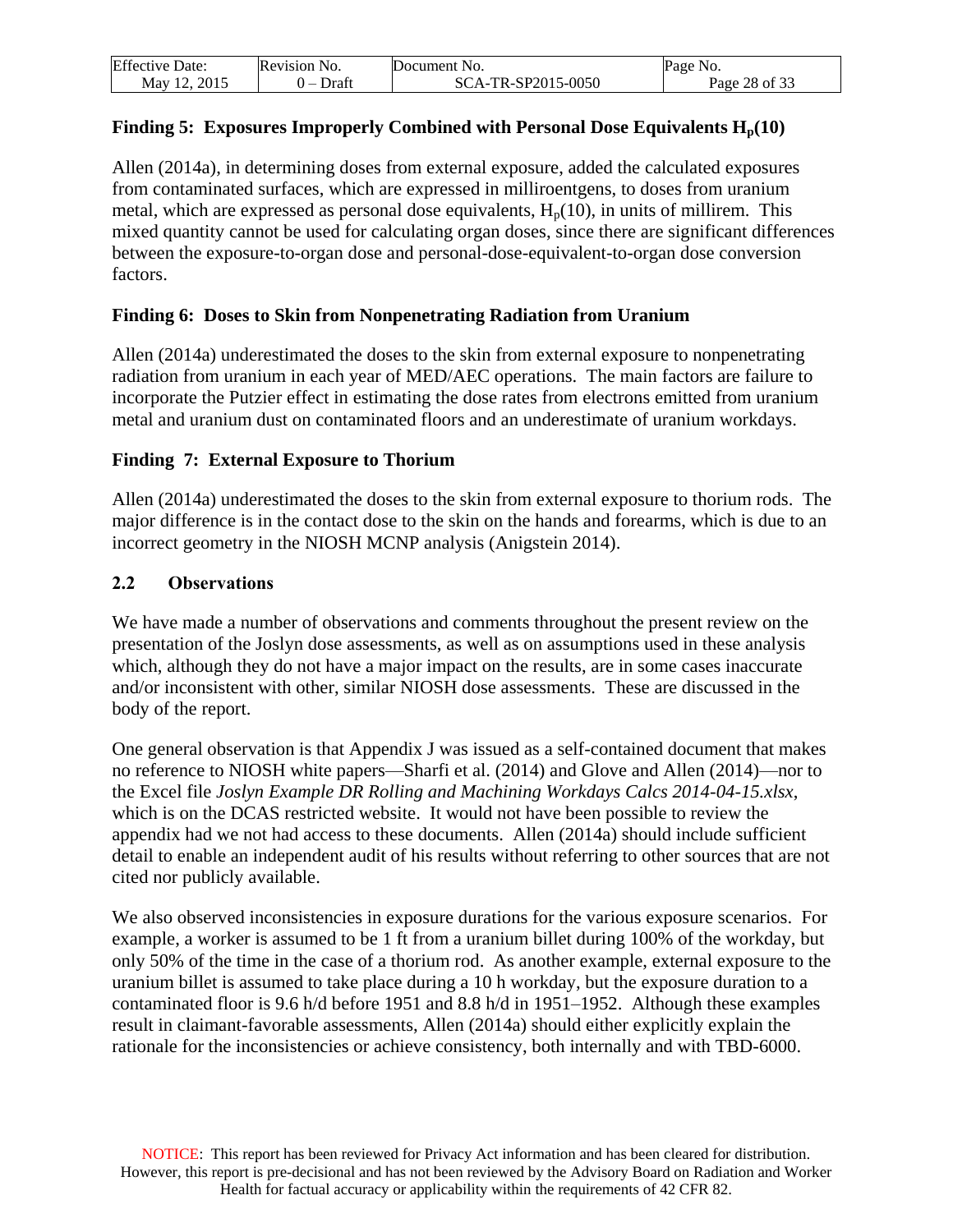| <b>Effective Date:</b> | Revision No. | Document No.       | Page No.      |
|------------------------|--------------|--------------------|---------------|
| Mav 12. 2015           | Draft<br>. – | SCA-TR-SP2015-0050 | Page 29 of 33 |

#### **REFERENCES**

<span id="page-28-0"></span>Atomic Energy Commission (U.S.) (AEC). 1949. "Health Hazards in NYOO Facilities Producing and Processing Uranium," report by the New York Operations Office Medical Division (April 18, 1949), quoted by Thurber (2011).

Atomic Energy Commission (U.S.) (AEC). 1951. Air dust survey sample sheets. SRDB Ref. ID: 011036, PDF p. 23.

Allen, D. 2011. "Site Profile for Atomic Worker Employers that Worked Uranium Metals," Battelle-TBD-6000 Rev. 1.<http://www.cdc.gov/niosh/ocas/awedocs.html#b6000>

Allen, D. 2014a. "Site Profiles for Atomic Weapons Employers that Worked Uranium Metals: Appendix J–Joslyn," Battelle-TBD-6000, Appendix J, Revision No. 0. <http://www.cdc.gov/niosh/ocas/pdfs/tbd/b-6000-apj-r0.pdf>

Allen, D. 2014b. "Site Profiles for Atomic Weapons Employers that Worked Uranium Metals: Appendix BB – General Steel Industries," Battelle-TBD-6000, Appendix BB, Revision No. 1. <http://www.cdc.gov/niosh/ocas/pdfs/tbd/b-6000-apbb-r1.pdf>

Anigstein, R. 2014. "Review of 'Determination of External Dose from Thorium Metal Machining - A TBD-6000 Approach'."

Bassett, L. G., and F. M. Belmore. 1945a. "Monthly Report for M-Production and Research Sections: Memorandum to the Files." (April 30, 1945) SRDB Ref. ID: 031145, PDF p. 193.

Bassett, L. G., and F. M. Belmore. 1945b. "Monthly Report for M-Production and Research Sections: Memorandum to the Files." (May 31, 1945) SRDB Ref. ID: 031145, PDF p. 178.

Beeler, G. W. 1947. "Costs of Oxide and Uranium Metal Sold to Great Britain," United States Atomic Energy Commission memo (January 14, 1947). SRDB Ref. ID: 090948.

Belmore, F. M. 1945a. "Monthly Progress Report—Production Section: Memorandum to the Files." (March 1, 1945) SRDB Ref. ID: 031145, PDF p. 225.

Belmore, F. M. 1945b. "Monthly Progress Report of the M-Production and Research Section: Memorandum to the Files." (March 31, 1945) SRDB Ref. ID: 031145, PDF p. 216.

Belmore, F. M. 1946. "Monthly Report for Production Branch: Memorandum to the Files." (October 9, 1946) SRDB Ref. ID: 031145, PDF p. 23.

Belmore, F. M. 1950. "Rolling and Machining of Special Uranium Rods," letter to A. J. Blaeser (June 23, 1950) SRDB Ref. ID: 009663, PDF p. 2.

Braiden, S. J., and S. E. Gustavsen. 1951. "Survey of Accounting Control Over Source and Fissionable Materials: Tonawanda Sub-Office, Tonawanda, New York." SRDB Ref. ID: 011036, PDF p. 210.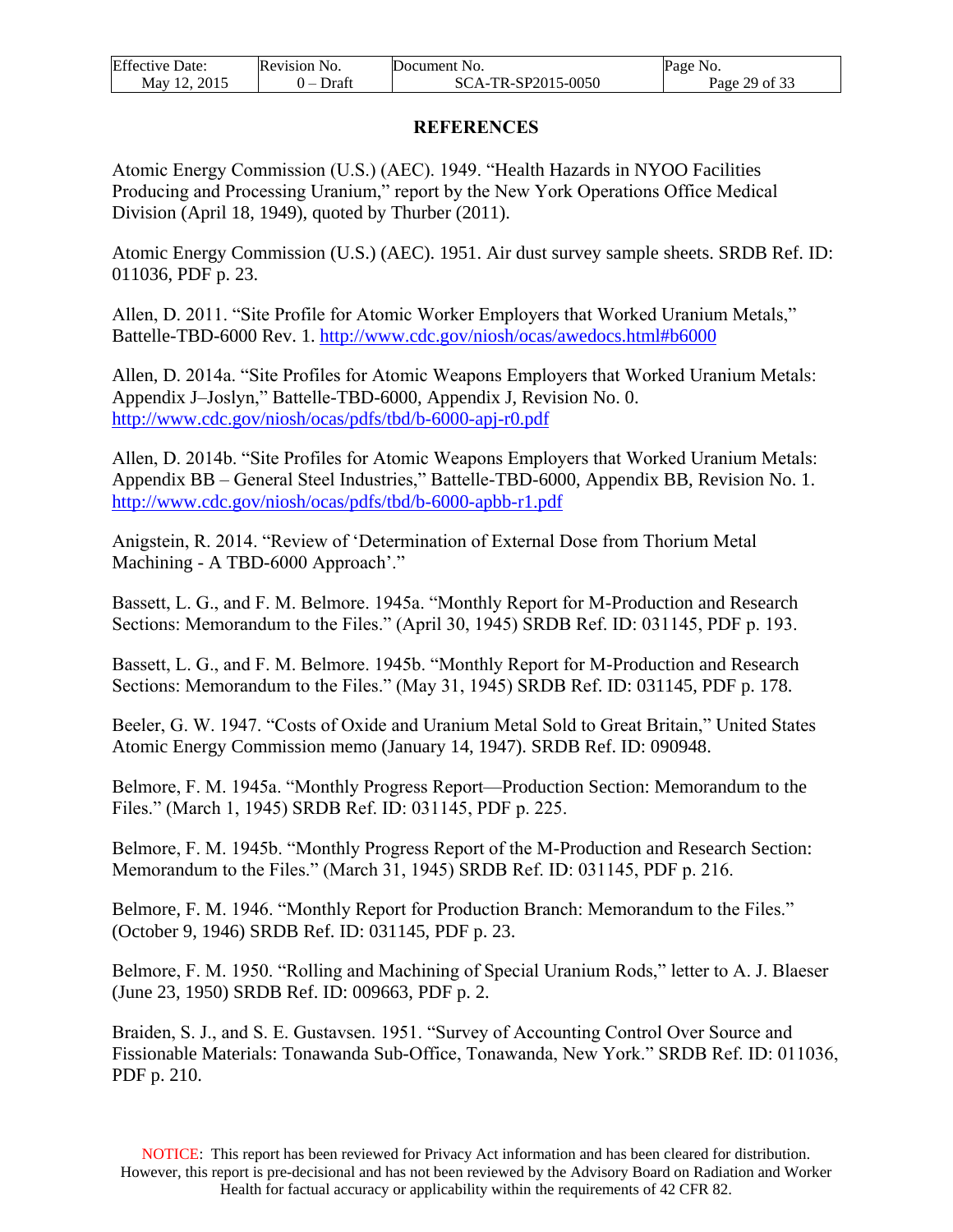| <b>Effective Date:</b> | Revision No. | Document No.       | Page No.      |
|------------------------|--------------|--------------------|---------------|
| 2015<br>May 12         | Draft        | SCA-TR-SP2015-0050 | Page 30 of 33 |

Chipman, J. 1943. "Memorandum on Rolling of Tubealloy." SRDB Ref. ID: 082362

Chipman, J., and A. B. Greninger. 1943. "Hot Rolling of Metal at Joslyn Mfg. and Supply Company, Forth Wayne, June 29, 1943. (Chipman, Greninger, Simmons & Van Echo.) SRDB Ref. ID: 011036, PDF p. 42.

Contract AT-30-1-GEN 281. 1948. SRDB Ref. ID: 011036, PDF p. 185.

DeBIois, L. A., Jr. 1946. "Monthly Material Balance Summary—Parts 1 and 2—August 1946: Memorandum to the Files." SRDB Ref. ID: 031576.

Dunlap, G. E. 1952. "Drawing of Enriched Uranium For CVA Reactor," memo to files (July 16, 1952) SRDB Ref. ID: 091923.

E. I. duPont de Nemours and Company, Incorporated (duPont). 1945. "The Metal Fabrication Program for the Clinton Engineer Works and the Hanford Engineer Works." SRDB Ref. ID: 033190.

Freitag, H. R. 1950. "Shipment of Uranium Rods," letter to Hanford Works, General Electric Company (July 31, 1950). SRDB Ref. ID: 011036, PDF p. 15.

Fuqua, P. A. 1944. "Inspection of Joslyn Mfg. & Supply Co., Fort Wayne, Indiana," memo to S. T. Cantril (May 30, 1944). SRDB Ref. ID: 005890.

Garrow, G. C. 1959a. "The Behaviour of Batch 3 Rods in the NRX Reactor," IOI-173. SRDB Ref. ID: 116843.

Garrow, G. C. 1959b. "The Behaviour of Batch 4 Rods in the NRX Reactor," IOI-174. SRDB Ref. ID: 116844.

Garrow, G. C. 1961. "Summary of the Fabrication and Behaviour of Standard Uranium Rods in the NRX Reactor: 1947 to 1960." SRDB Ref. ID: 112574.

Glover, S. E. 2012. "SEC Petition Evaluation Report: Petition SEC-00136, Rev. 1." <http://www.cdc.gov/niosh/ocas/pdfs/sec/electromet/electroer-136-r1.pdf>

Glover, S., and D. Allen. 2014. "Determination of External Dose from Thorium Metal Machining - A TBD-6000 Approach." <http://www.cdc.gov/niosh/ocas/pdfs/dps/dc-tbd6000edth-r0.pdf>

Greninger, A. B., and A. Van Echo. 1943a. "Surface Finishing of Extruded Tubealloy Bars." SRDB Ref. ID: 011036, PDF p. 80.

Greninger, A. B., and A. Van Echo. 1943b. "Experimental Centerless Grinding of 14 Extruded Rods at Joslyn Manufacturing Company, Fort Wayne, Indiana." SRDB Ref. ID: 011036, PDF p. 85.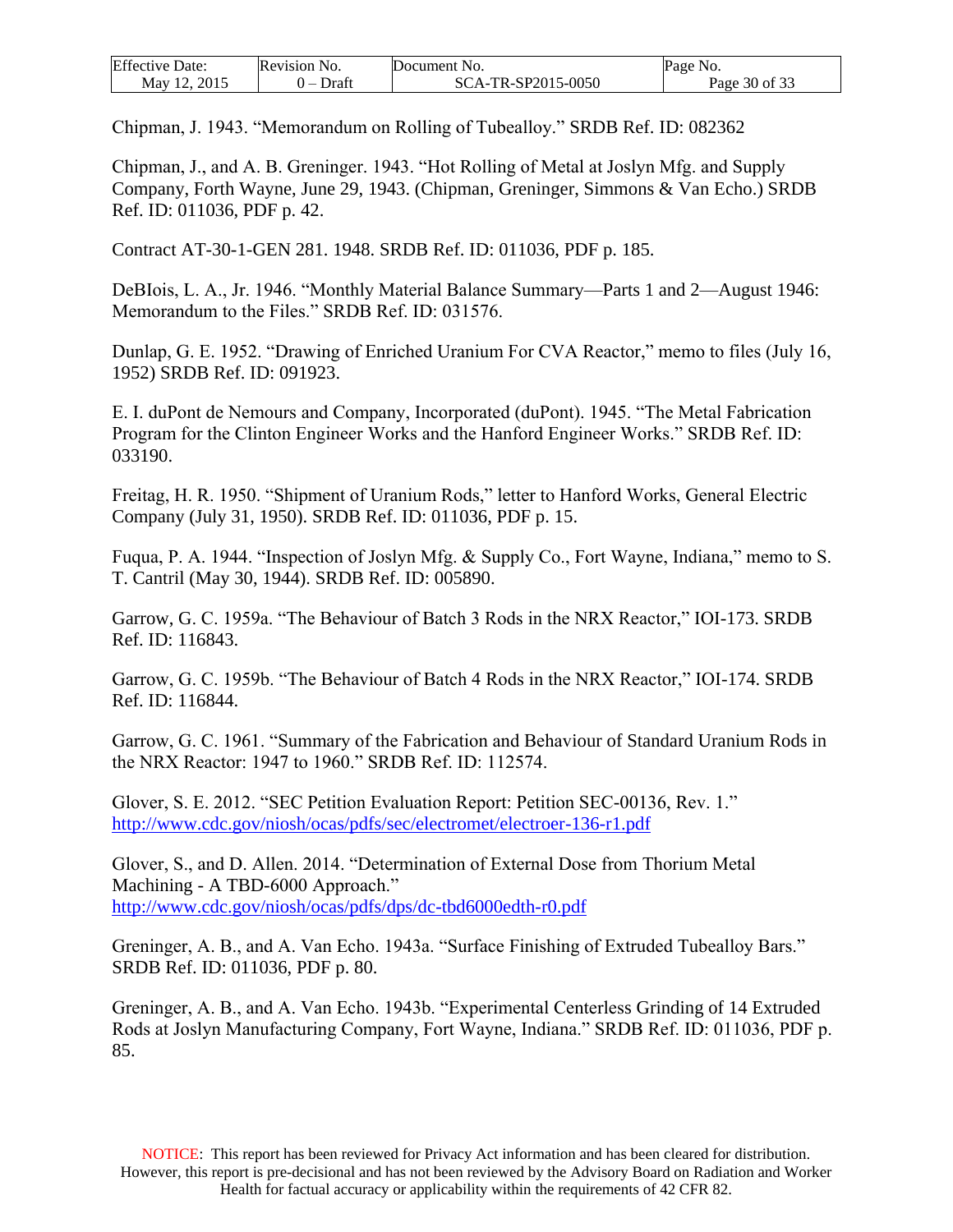| <b>Effective Date:</b> | Revision No. | Document No.       | Page No.      |
|------------------------|--------------|--------------------|---------------|
| May 12, 2015           | Draft        | SCA-TR-SP2015-0050 | Page 31 of 33 |

Greninger, A. B. 1944. Letter to L. Frey, Joslyn (April 28, 1944). SRDB Ref. ID: 011036, PDF p. 216.

Greninger, A. B. 1945. "In Re: Rolling of Tubealloy by Joslyn Manufacturing & Supply Company, Ft. Wayne, Indiana," memo to Capt. J. H. McKinley (February 8, 1945). SRDB Ref. ID: 011036, PDF p. 94.

Greninger, A. B. 1948. "Alpha-Rolled Uranium," letter to Atomic Energy Commission (February 6, 1948). SRDB Ref. ID: 011036, PDF p. 13.

Area Engineer, Hanford Engineer Works (Hanford). 1946. "Monthly Accountability Report," (10/1/1946–1/11/1946). SRDB Ref. ID: 093775.

"Hanford Works Monthly Report: March, 1948." SRDB Ref. ID: 037587.

"Hanford Works Monthly Report for July 1951." SRDB Ref. ID: 036889.

Harrel, W. B. 1944. Letter to The Royal Indemnity Company (December 4, 1944). SRDB Ref. ID: 118506.

Harris, W. B. 1950. Letter to F. W. Belmore (October 18, 1950). SRDB Ref. ID: 009663, PDF p. 15.

Harrison-Maples, M., J. Guido, E. Potter, and B. P. Smith. 2012. "SEC Petition Evaluation Report: Petition SEC-00200," Rev.#:1. <http://www.cdc.gov/niosh/ocas/pdfs/sec/joslynman/joslyner-200-r1.pdf>

Harrison-Maples, M. 2014. "SEC Petition Evaluation Report: Petition SEC-00200," Rev. #: Addendum.<http://www.cdc.gov/niosh/ocas/pdfs/sec/joslynman/joslyner-200-add.pdf>

King, R. P. 1945. "Metal Fabrication: Pre-Hanford Experience with Extrusion and Rolling." SRDB Ref. ID: 034028, PDF p. 38.

Klevin, P. B. 1952. "Joslyn Manufacturing & Supply Company: Occupational Exposure to Radioactive Dust," Joslyn-1. SRDB Ref. ID: 9664.

Koenig, J. J. 1945. "Monthly Report on Metal Production Covering the Period from 14 December 1944 to 25 January 1945: Memorandum to the Files." (February 3, 1945) SRDB Ref. ID: 031145, PDF p. 237

Macherey, R. 1948. Letter to Joslyn Manufacturing & Supply Company (August 2, 1948). SRDB Ref. ID: 011036, PDF p. 98.

Malone, F. N. 1952. "Uranium Rod Requisition NAA-SF-11," memo to R. J. Smith (January 23, 1952) SRDB Ref. ID: 011036, PDF p. 232.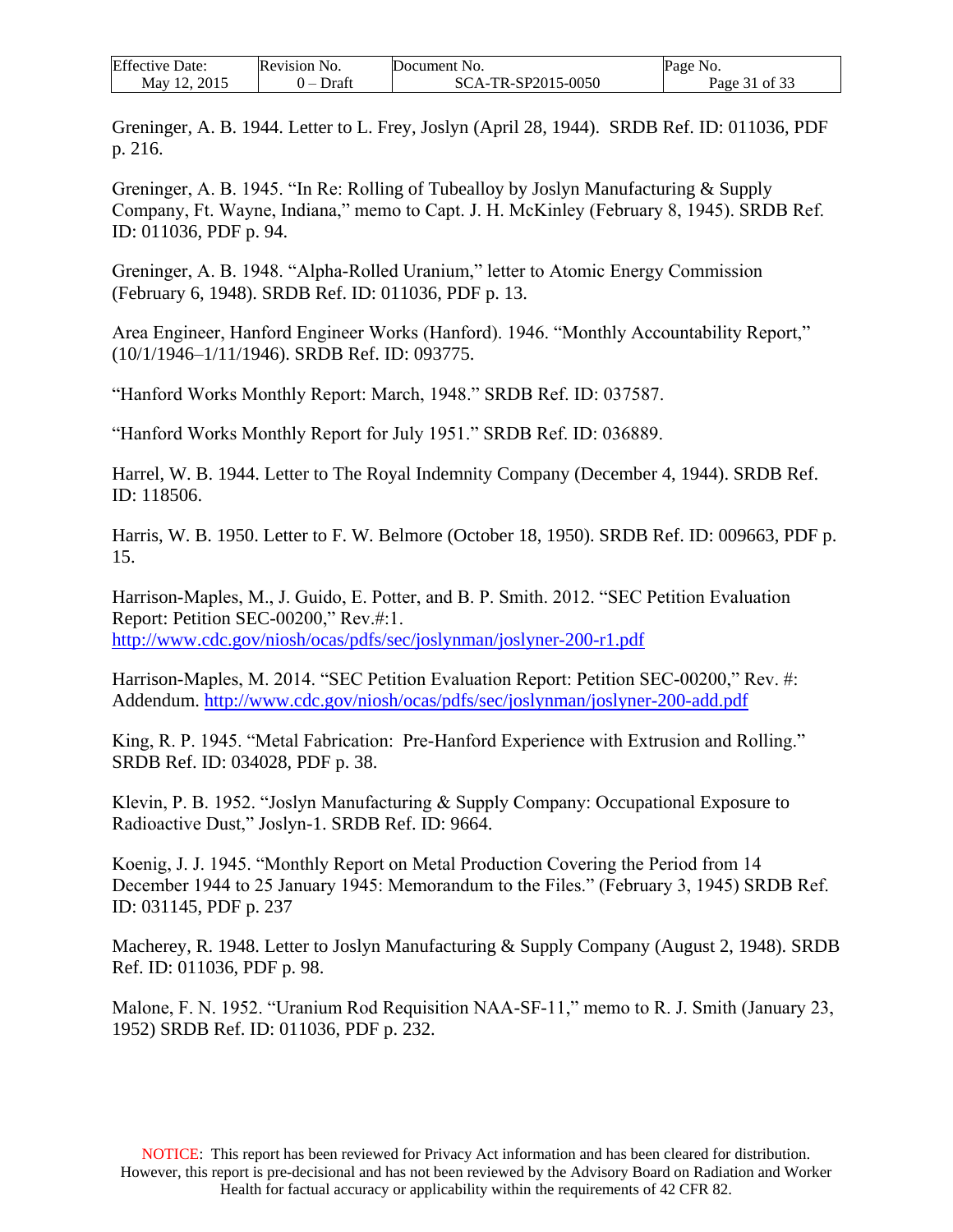| <b>Effective Date:</b>  | Revision No. | Document No.       | Page No.      |
|-------------------------|--------------|--------------------|---------------|
| 2015<br>May $1^{\circ}$ | Draft        | SCA-TR-SP2015-0050 | Page 32 of 33 |

"Manhattan District History: Book I, General—Vol. 1, General." (n/d.)

[http://www.osti.gov/includes/opennet/includes/MED\\_scans/History%20of%20the%20Activities](http://www.osti.gov/includes/opennet/includes/MED_scans/History%20of%20the%20Activities%20of%20the%20Manhattan%20District%20Res) [%20of%20the%20Manhattan%20District%20Research.pdf](http://www.osti.gov/includes/opennet/includes/MED_scans/History%20of%20the%20Activities%20of%20the%20Manhattan%20District%20Res)

"Monthly Report for Production Branch: Memorandum to the Files." (December 16, 1946). SRDB Ref. ID: 031145, PDF p. 15.

Neton, J. W. 2004. "Estimation of Ingestion Intakes," OCAS-TIB-009, Revision No. 0. <http://www.cdc.gov/niosh/ocas/pdfs/tibs/oc-t9-ro.pdf>

Office of Compensation Analysis and Support (OCAS). 2007. "External Dose Reconstruction Implementation Guideline," OCAS-IG-001, Revision No. 3. <www.cdc.gov/niosh/ocas/pdfs/dr/oc-ig-001-r3.pdf>

Piccot, A. R. 1949. "Residual Contamination Survey at Joslyn Steel Co," memo to "The Files" (August 22, 1949). SRDB Ref. ID: 009663, PDF p. 6.

Putzier, E. A. 1982. "The Past 30 Years at Rocky Flats: A Summary of Experiences and Observations at Rocky Flats Plant Over the Past 30 Years with Emphasis on Health and Safety."

S. Cohen & Associates (SC&A). 2008. "Review of 'Site Profiles for Atomic Weapons Employers That Worked Uranium and Thorium Metals - Appendix BB: General Steel Industries,' Battelle-TBD-6000, Appendix BB, Rev. 0." <http://www.cdc.gov/niosh/ocas/pdfs/abrwh/scarpts/sca-gsisp-r1.pdf>

Schumar, J. 1946a. "Contract with Joslyn Manufacturing Company (Contract No. 7401-37-9)," memo to Dr. W. H. Zinn. SRDB Ref. ID: 011036, PDF p. 218.

Schumar, J. 1946b. "Delay in Fabrication of Special Uranium Rods: Memorandum to the Files." SRDB Ref. ID: 011036, PDF p. 103.

Schumar, J. 1947. Letter to Dr. Harley A. Wilhelm, Iowa State College (July 13, 1947). SRDB Ref. ID: 011036, p. 100.

Sharfi, M. M., G. Potter, and B. Smith (ORAUT), S. Glover (DCAS), Reviewer. 2014. "Dose Reconstruction Methods for Joslyn Manufacturing and Supply Co.," NIOSH White Paper, Rev. 0 (April 17, 2014).<http://www.cdc.gov/niosh/ocas/pdfs/dps/dc-tbd6000edth-r0.pdf>

Simmons, J. M. 1944a. "Centerless Grinding and Experimental Work on Tuballoy at Joslyn Manufacturing & Supply Company, Ft. Wayne, Indiana, January 3–14, 1944," memo to A. B. Greninger (January 26, 1944). SRDB Ref. ID: 011036, PDF p. 53.

Simmons, J. M. 1944b. "Experimental Rolling and Grinding at Joslyn Manufacturing & Supply Co., Ft. Wayne, Indiana, June 1–5, 1944," memo to A. B. Greninger (June 12, 1944). SRDB Ref. ID: 017594.